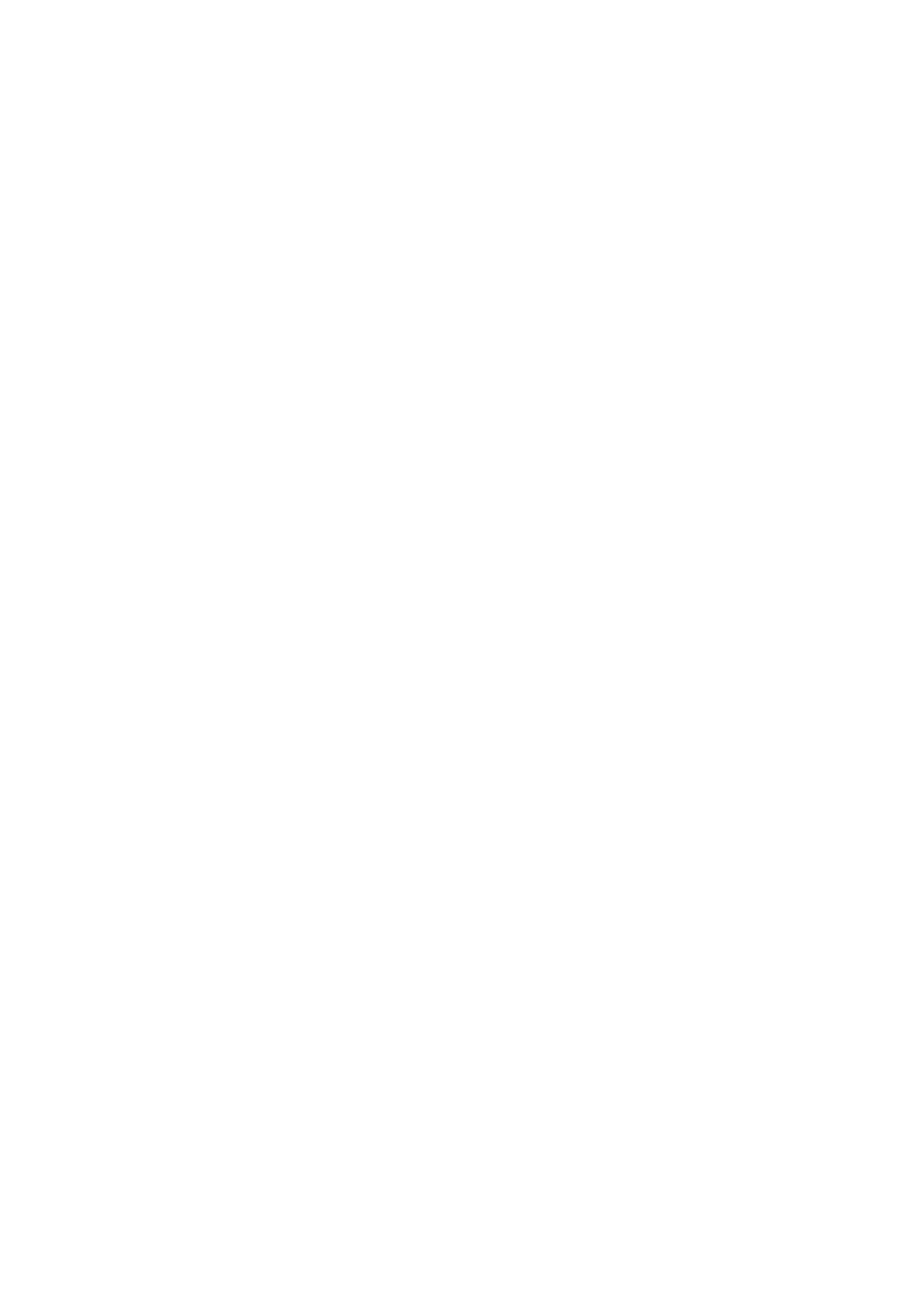



### **REFEREEING GUIDELINES AND INSTRUCTIONS - 2005**

*following the FIVB Official Volleyball Rules 2005-2008* 

## **INTRODUCTION**

These Guidelines and Instructions are valid for all international competitions. Because of the importance of these events, all the referees must be prepared to fulfil their duties in the best physical and psychological condition. It is very important that all the International Referees understand the significance and importance of their performance for modern volleyball.

The FIVB Referee Commission (IRC) appeals to all referees officiating in major events to study thoroughly the FIVB Official Volleyball Rules (2005-2008) as well as these Refereeing Guidelines and Instructions to make our game livelier and avoid interruptions. The FIVB and the IRC are confident that all the International Referees master and know to apply the Official Rules of the Game, therefore it is not necessary to go into details of the rules. The main goal of this document is to unify as much as possible the criteria of refereeing.

Although this document is prepared and addressed to the International Referees, all the referees in the different National Federations are invited to read and study its content. Moreover, the National and local referees are encouraged to discuss this document with the International Referees in their countries.

\* \* \*

It is quite untrue that refereeing consists of no more than conducting a match by using the Rules of the Game as the basis for all the decisions, because refereeing cannot be the mechanical or automatic application of the Rules. Great competence is required. Such competence is acquired through individual, personal experience, by participation in volleyball events over the years, with the referee realising that he/she is not an outsider but an integral part of the game. Therefore, he/she cannot carry out his/her tasks by just looking for faults in teams' and players' techniques or behaviour and applying the corresponding sanction. This would be a very incorrect way of refereeing. On the contrary, he/she must be an expert and a friend, working for the game and with the players. Only if it is absolutely necessary, will he/she make a negative decision.

He/she should never put him/herself forward in the match, but must remain in the background of the match, intervening only when necessary. Such behaviour is particularly necessary in today's volleyball. Modern volleyball and the goals of the FIVB require spectacular volleyball, producing an excellent show for the spectators and, through the mass media, for millions of fans. Today's high level volleyball is not played just for the satisfaction of players in a small hall, with no spectators, but transmitted all over the world. The spectators will not hear the referee's whistle each time it is blown but they will see an excellent athletic show with individual and team contests in each rally for the victory.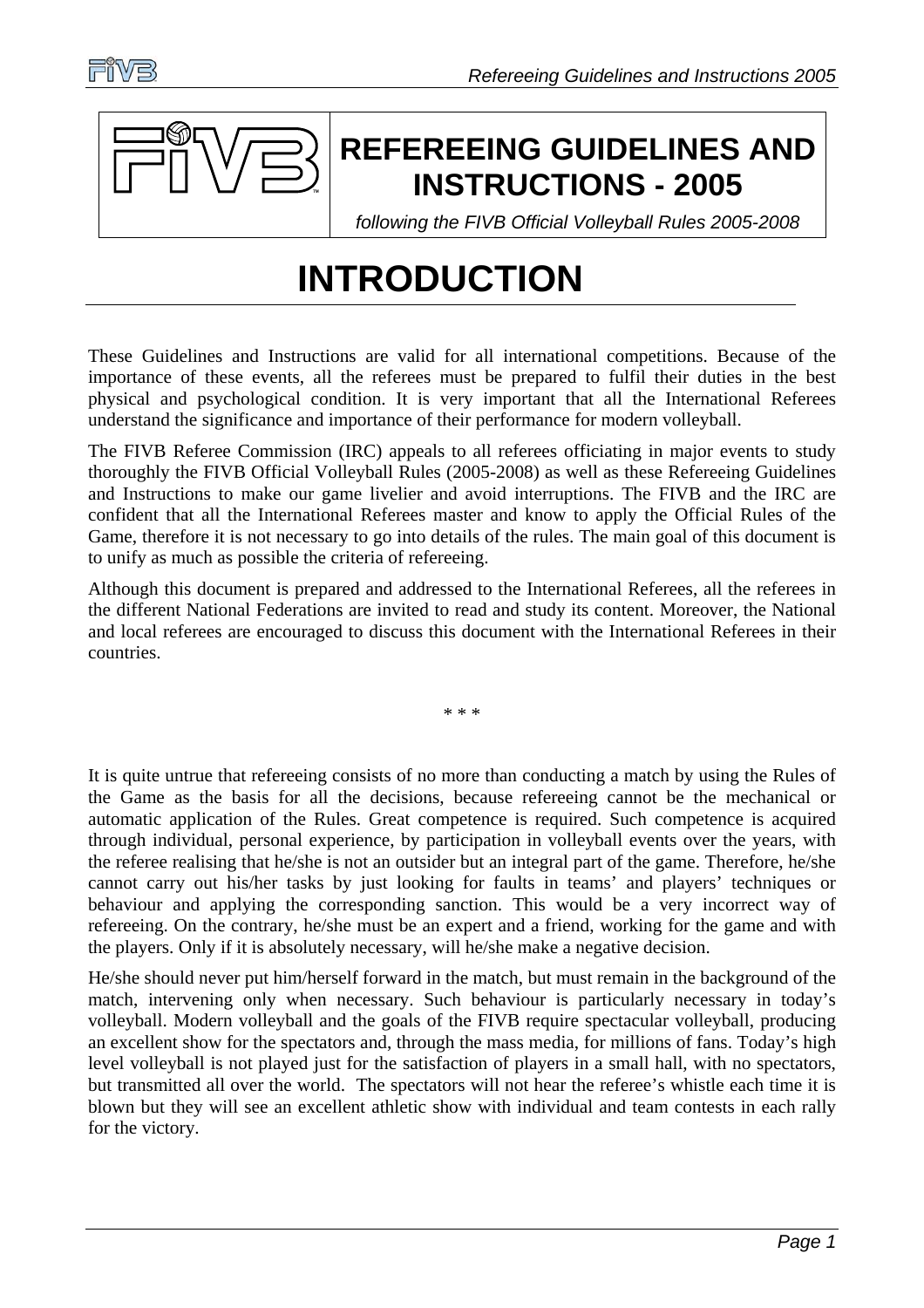The good referee helps in this context, by remaining in the background. The bad referee hampers this show by wanting to play a leading role in the match and this is against FIVB requirements. He/she must reward the players and teams for spectacular and exciting actions in the spirit of the Rules. Moreover it is essential that the international referee maintains an excellent relationship with the players, coaches, etc. and that his/her behaviour be exemplary.

During the match he/she must be able to distinguish between normal human expressions of feelings made under the stress of the match and real conscious unsportsmanlike behaviour. He/she should never punish such spontaneous expressions of feelings so that the matches are played in a good atmosphere; the teams' reasonable and proper expressions of feeling should be allowed, such as standing up to cheer for excellent play actions or for encouragement, etc. However, conscious negative expressions or incorrect gestures to the opponent or protest against the referees' decision are strictly forbidden and will be sanctioned.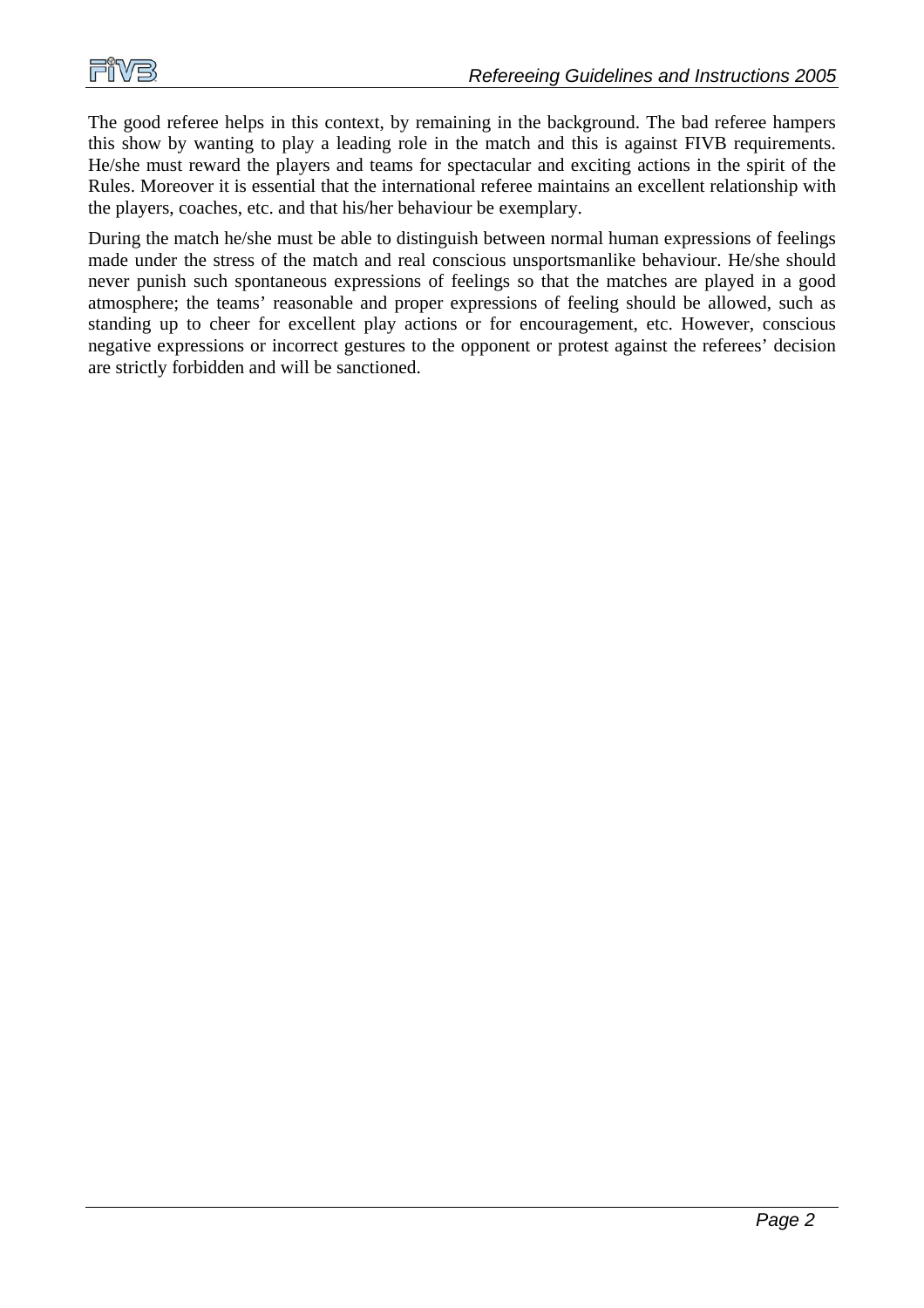

### **RULES ANALYSIS**

#### **Rule 1 – Playing area**

- 1. Two days before a competition, the Refereeing Subcommittee, as part of the Control Committee, must check the dimensions as well as the quality of the boundary lines. If there is no Control Committee, the referees should check and measure whether the actual dimensions are in due conformity with the prescribed ones at least one day before the competition. Should they notice an irregularity, they must immediately point it out to the organizers and ensure its rectification. The examination must verify in particular:
	- 1.1 Whether the lines are exactly 5 cm wide (not more and not less).
	- 1.2 The length of the lines and diagonals (12.73 m/41' 9' each) on both courts.
	- 1.3 That the colour of the lines are distinct from the colours of the court and the free zone.
	- 1.4 In the case of competition, other then World, FIVB or Official one, if there are lines of other courts on the playing area, the boundary lines of the actual playing court must be of a different colour from all others.
- 2. The centre line counts for both sides of the court. (Rule 1.3.3)
- 3. The players have the right to play the ball beyond their free zone (except the service). Therefore, a ball may be recovered from any point outside their free zone. The situation and the rule are different in the opponent's free zone (Rule 10.1.2).

#### **Rule 2 – The net and posts**

1. Due to the elasticity of the net, the first referee should check whether it is correctly tightened. By throwing a ball into the net, he/she can see whether it rebounds correctly. The ball must bounce off the correctly taut net, but the material of the net must not be too elastic (e.g. rubber).

If the net bulges, it cannot be used.

 The vertical plane of the net must be perpendicular to the playing surface and along the axis of the centre line.

The antennae must be placed on the opposite sides of the net and not in its middle..

- 2. A match shall not be played if the mesh of the net is torn (see also rule 10.3.2).
- 3. The second referee must measure the height of the net before the 'toss' by means of a measuring rod (if possible metallic) designed for this purpose and belonging to the required auxiliary equipment of the court. On the rod should be marked the heights of 243/245 cm and 224/226 cm for men and women respectively. The first referee remains near the second referee during this verification to supervise the measurement.
- 4. During the game (and specially at the beginning of each set), the corresponding line judges must check whether the side bands are exactly perpendicular to the playing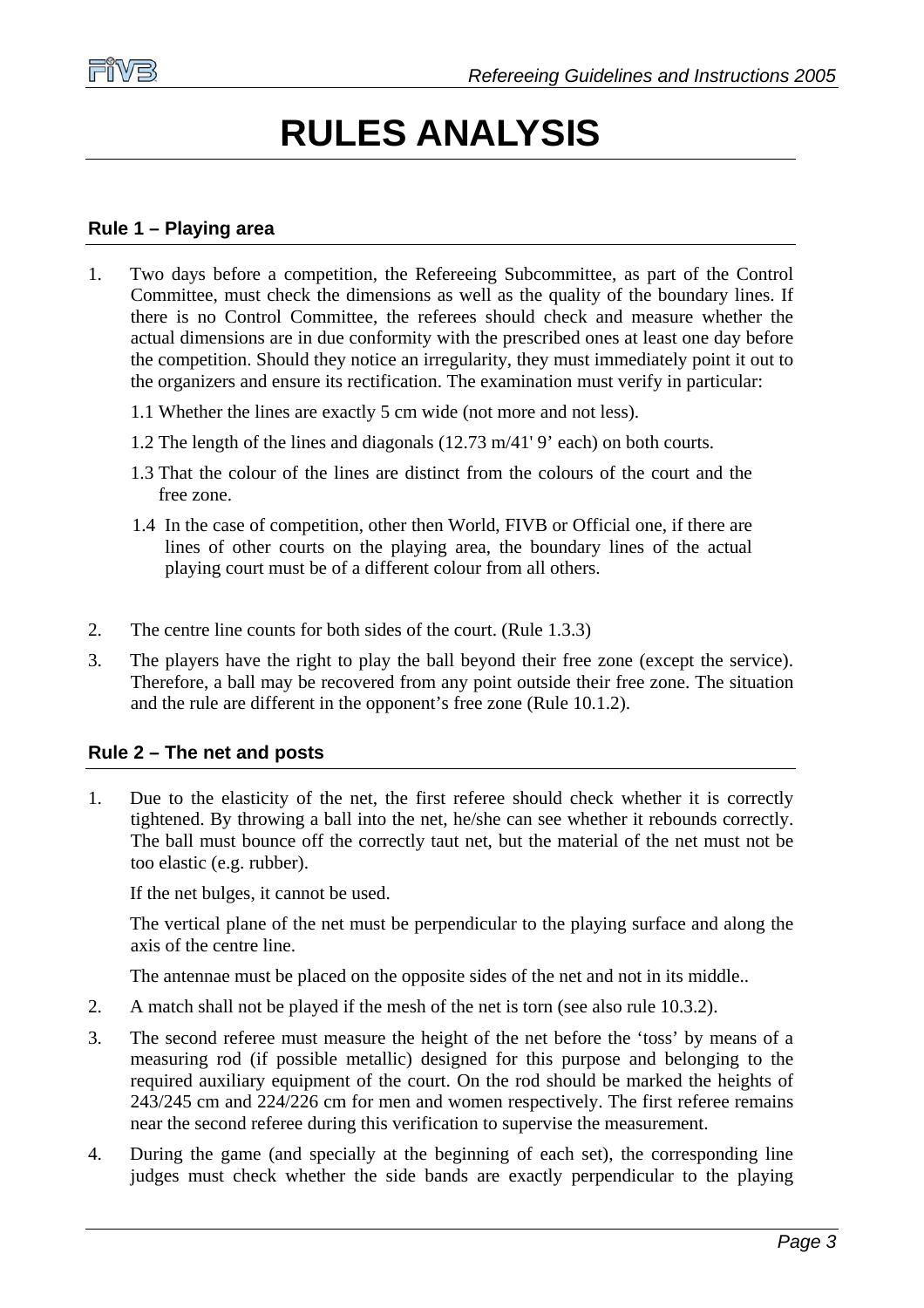surface and over the side lines and whether the antennae are just at the outer edge of each side band. If this is not the case, they should be readjusted immediately.

- 5. Before the match (before the official warm-up) and during the game, the referees must check that the posts and the referee's stand present no danger to the players (e.g. protruding parts of the posts around the winches, cables fixing the posts, etc.).
- 6. Additional equipment: benches for the teams, scorers' table, two electric buzzers with red/yellow lamps (one electric buzzer near each head coach) to signal requests for regular game interruptions (time-outs and substitutions), a stand for the first referee, a rod to measure the height of the net, a pressure gauge for checking the pressure of the balls for the match, a pump, a thermometer, a hygrometer, a stand for 5 match balls, numbered paddles (1-18) for substitutions, 6 mops (1 m wide), at least 8 absorbent towels (40x40cm or 40x80cm) for the quick moppers, two penalty chairs in each penalty area and a Libero jacket. In World, FIVB and Official competition, also a buzzer should be installed on the scorers' table, to signal rotation faults and Technical Time Outs.
- 7. The organiser must also provide two reserve antennae and a net under the scorers' table.
- 8. An electronic scoreboard is compulsory for international matches, as well as a 'manual' scoreboard on the scorers' table.

#### **Rule 3 – Ball**

- 1. A (metallic) ball stand is needed for storing the 5 match balls near the scorers' table (3 balls in play and 2 reserve balls).
- 2. The second referee takes possession of the 5 match balls before the match and checks that all of them have identical characteristics (colour, circumference, weight and pressure). Together with the first referee, he/she selects the three match balls and the two reserve balls. The second referee is then responsible for them throughout the match and will assist in returning the balls to the court manager at the conclusion of the match.
- 3. Only FIVB homologated balls may be used (mark and type as decided for each competition). The referees must check this and if the FIVB stamp is not printed on the balls, he/she may not start the match.
- 4. Three-Ball System during the match:

 Six ball retrievers will be used and placed in the free zone as per diagram 10 in the Rules.

 Before the start of the match, the ball retrievers on positions 2 and 5 will each receive a ball from the second referee.

During the match, when the ball is out of play:

- 4.1 If the ball is outside the court, it will be recovered by the closest retriever and immediately rolled to the retriever who has just passed his/her ball to the player who was to serve.
- 4.2 If the ball is on the court, the player closest to the ball must immediately roll it out of the court, over the nearest boundary line.
- 4.3 At the moment the ball is out of play, the ball retriever number 2 or 5 must give the ball to the server as soon as possible, so that the service can take place without any delay.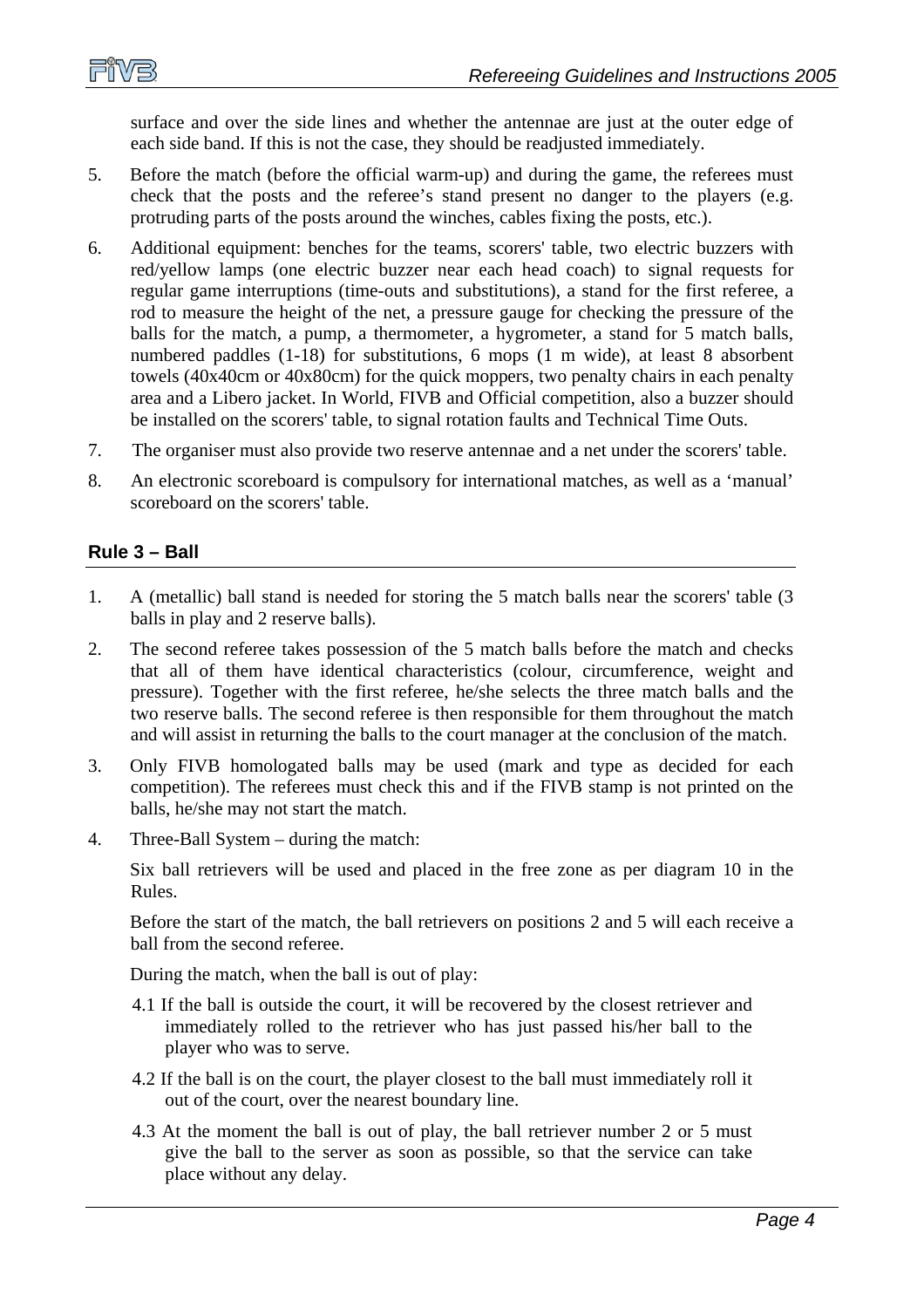

 The ball is transferred between the ball retrievers by being rolled on the ground (not thrown), whilst the ball is out of play.

#### **Rule 4 – Teams**

1. For World, FIVB and Official Competitions (unless specified by the specific Competition Regulations), team composition consists of 16 persons comprising 12 players and 4 officials. The 4 officials are: 1 head coach, 1 assistant coach, 1 medical doctor (FIVB accredited) and 1 trainer/physiotherapist.

 The referees must check before the match (during the official protocol) the number of persons authorised to sit on the bench, or to stay in each warm-up area.

 Apart from the registered players and the FIVB accredited doctor, only three more persons (coach, assistant coach, trainer/physiotherapist) can sit on the bench during competition.

 Because only team members are permitted to sit on the bench during the match and to participate in the warm-up session, no other person(s) can participate in the official warm-up session (Rule 4.2.2).

- 2. For World, FIVB and Official Competitions, the twelve players allowed per team must be the same ones in each match and must wear the same number on their jerseys in each match.
- 3. Normally, at official international matches or tournaments, the first referee does not need to ask for documents to identify the players listed on the scoresheet (the identity of the players will have been checked previously by the Control Committee of the match or tournament). If, however, there is a special regulation restricting participation and there is no Control Committee, the first referee, in accordance with this special regulation, must check the identity of the players. Players excluded by the special regulation may not play. Should there be any difference of opinion, the first referee should write his/her decision on the scoresheet or in the accompanying written report (during official international matches, he/she may ask for the opinion or decision of the Appeal Sub-Committee).
- 4. The coach and the team captain (who each check and sign the team list on the scoresheet) are responsible for the identity of the players listed on the scoresheet.
- 5. The first referee must check the uniforms. If they are not in accordance with rule 4.3, they must be changed. The uniforms must also look the same – the shirts must always be inside the shorts.

 The team captain's stripe (8x2cm) shall be fixed under the number on his/her chest in a way allowing it to be clearly seen during the whole game. The referees shall check it before the start of the game.

- 6. If the two teams appear with uniforms of the same colour, the team listed first on the official programme (following the Berger table) and so listed on the score sheet (before the toss), shall change the uniforms.
- 7. Team Official Equipment includes training suit and polo shirt or dress jacket, collared dress shirt, tie and formal slacks.

 The team members (as approved in the Preliminary Inquiry) must conform to one of the following dress code options: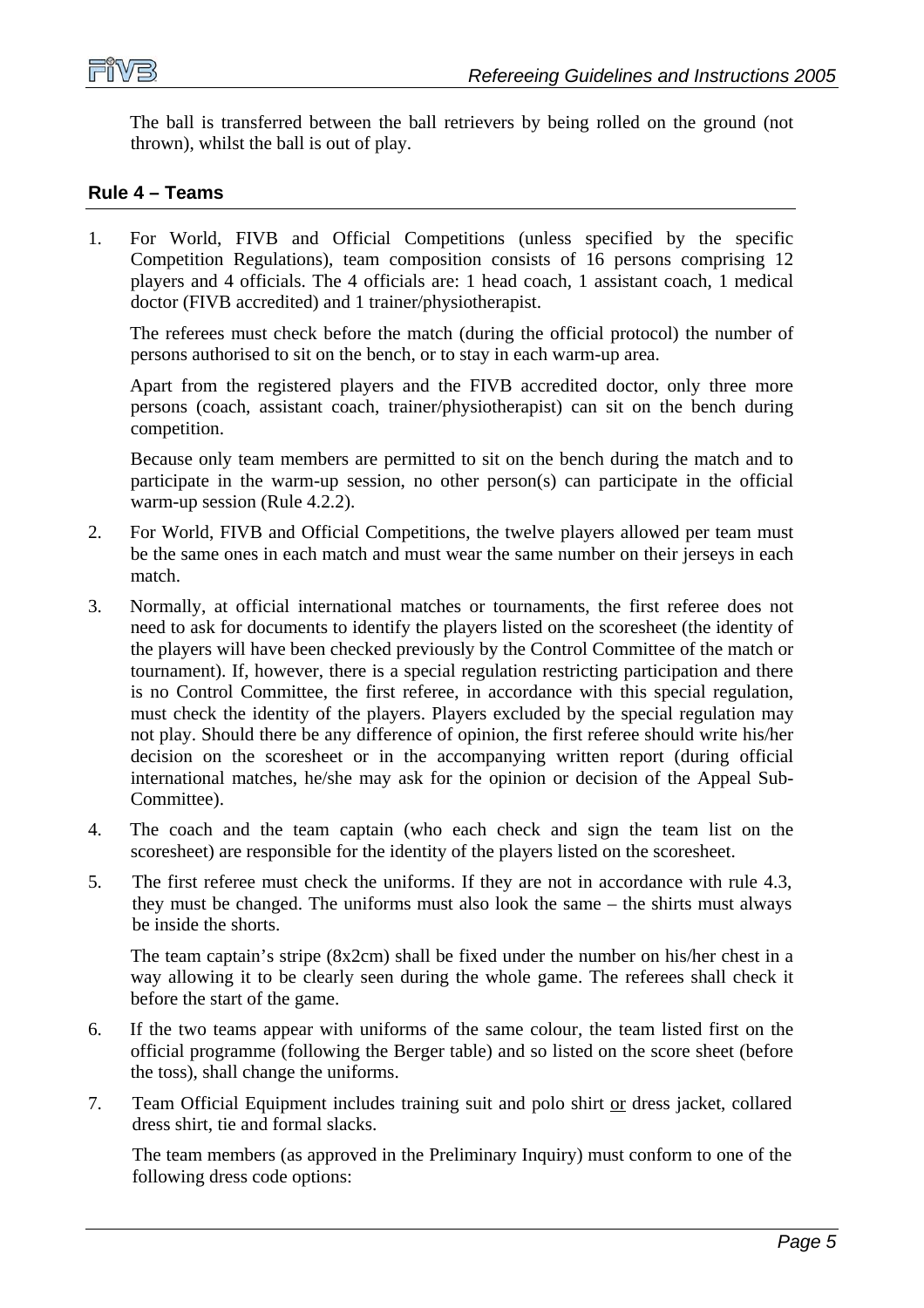

- 7.1 All to wear the team training suit and polo shirt of the same colour and style, *or*
- 7.2 All to wear dress jacket, collared dress shirt, tie (for men) and formal slacks of the same colour and style except the trainer who may wear the team training suit and polo shirt.

This means that if the coach takes off his/her dress jacket or training suit jacket, all the other officials must take off their dress jackets or training suit jackets at the same time in order to be consistently dressed.

Only team members wearing training suits will be allowed on the playing court during the warm-up.

#### **Rule 5 – Team leaders**

- 1. The first referee must identify the game captain and the coach and only they will be allowed to intervene during the game. The referees must know throughout the game, who the game captains are.
- 2. During the match, the second referee must check that the reserve players are seated on the bench or are in the warm-up area. Players in the warm-up area during sets cannot use balls. The team members, either sitting on the bench or staying in the warm-up area, have no right to protest or contest the referees' decisions. Such behaviour must be sanctioned by the first referee.
- 3. Should the game captain ask for an explanation on the referee's application of the rules, the first referee must give it, if necessary not only with repetition of his/her hand signals, but in FIVB working language (English), speaking briefly, using official terminology of the Rules. The game captain has the right only to ask for an explanation on the application or interpretation of the rules made by the referees in the name of his/her team-mates (therefore, the substituted team captain sitting on the bench, or staying in the warm-up area, does not have this right).
- 4. The coach does not have the right to request anything from the members of the refereeing corps, except the regular game interruptions (time-outs and substitutions). But, if on the scoreboard, the number of used regular game interruptions and/or the score are not indicated or are not correct, he/she may inquire with the scorer, when the ball is out of play.

#### **Rule 6 – To score a point, to win a set and the match**

If a team is declared in default or incomplete, the scorer should complete the scoresheet as stated in the Rules (6.4).

#### **Rule 7 – Structure of play**

1. The line-up sheet must be checked by the second referee and by the scorer, before the scorer writes the line-up data on the scoresheet. He/She must check if the players' numbers listed on the line-up sheet correspond to the players' numbers listed on the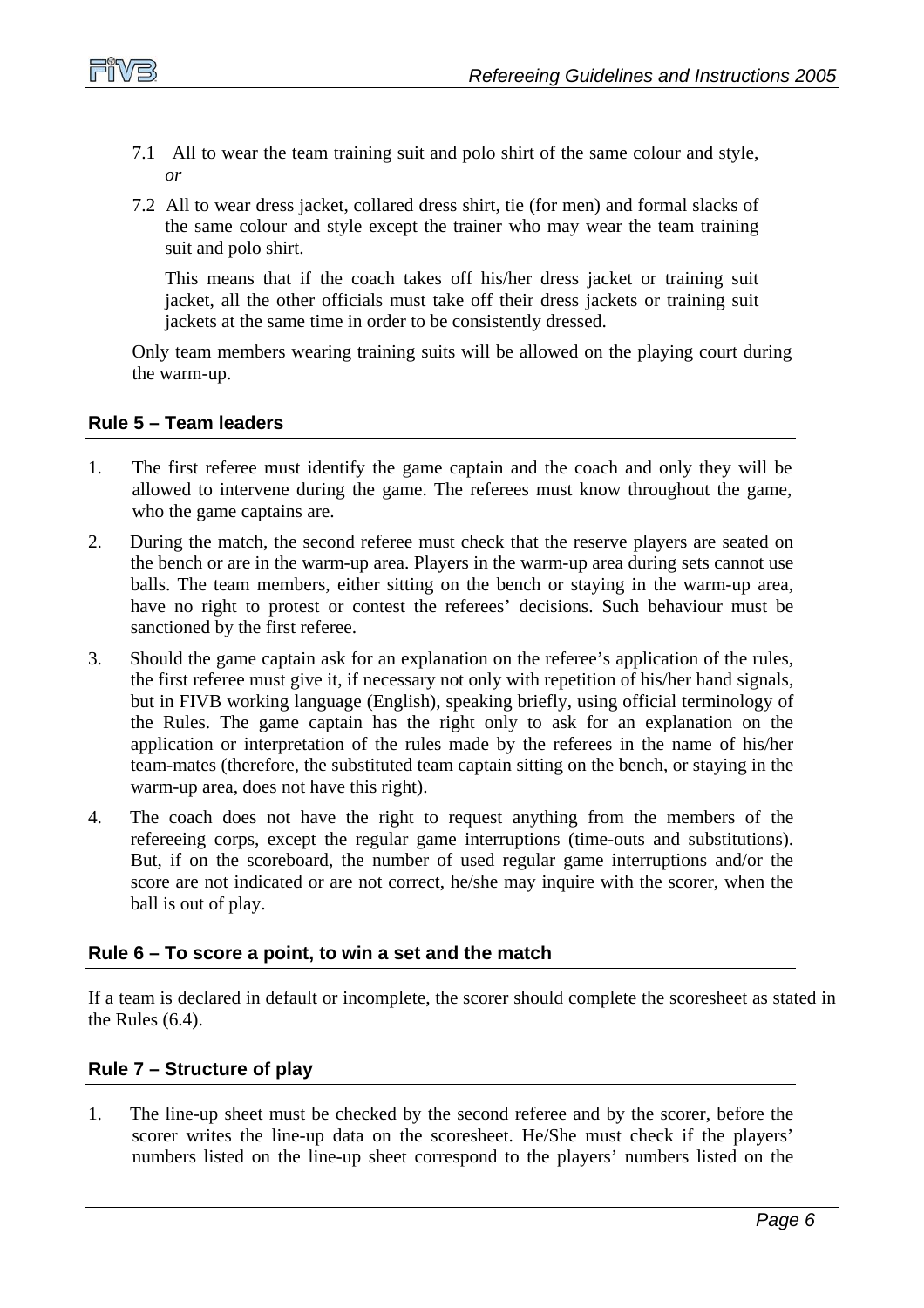

scoresheet. If not, the line-up sheet must be corrected and another one requested by the second referee.

2. At the end of each set, the second referee immediately asks the coaches for the line-up sheet for the next set, to avoid prolonging the three minutes interval between the sets.

 If a coach systematically delays the resumption of the game by not providing the line-up sheet on time, the first referee must give this team a delay sanction.

3. If a positional fault is committed, after the hand signal for the positional fault, the referee must indicate the two players. If the game captain requests more information on the fault, the second referee should take out from his/her pocket the line-up sheet and show the game captain the players who committed the positional fault.

#### **Rule 8 – States of play**

- 1. It is essential to realise the importance of the word 'completely' in the sentence: 'the part of the ball which contacts the floor is *completely* outside the boundary lines'.
- 2. The cables binding the net beyond the 9.50/10.00 m in length do not belong to the net. This also applies to the posts and the cables. Thus, if a ball touches an external part of the net, beyond its side bands (9 m), it has touched a 'foreign object' and should be whistled and signalled by both referees as 'ball out'.

#### **Rule 9 – Playing the ball**

- 1. Interference with the play of the ball by the line judge, second referee or coach in the free zone:
	- If the ball strikes the official or coach, it is 'ball out' (Rule 8.4.2).
	- If the player takes assistance from the official or coach for the contact, it is the fault of the player (assisted hit, Rule 9.1.3) and will not result in a 'replay'.
- 2. It is emphasised that only the faults that are seen are to be called. The first referee must only look at the part of the body that makes contact with the ball. In his/her judgement he/she should not be influenced by the position of the player's body before and/or after playing the ball. The FIVB Referee Commission insists that referees should permit overhand finger contact or any other contact that is legal, according to the Rules.
- 3. To better understand the text of Rule 9.2.2 (The ball must not be caught or thrown. It can rebound in any direction):

A thrown ball involves two playing actions, first catching and then throwing the ball, while playing the ball means that the ball rebounds off from the contact point.

4. The referee must pay attention to the steadiness of the touch, particularly in today's volleyball when feint attack ('tip') is used, changing the direction in the placing of the ball. Attention must be paid to the fact that during an attack hit, 'tipping' is permitted if the ball is not caught or thrown. 'Tipping' means attack of the ball (completely over the net) executed, gently, with one hand/ fingers.

 The first referee must watch closely the 'tips'. If the ball after this tip does not instantly rebound, but is accompanied by the hand/is thrown, it is a fault, and must be penalised.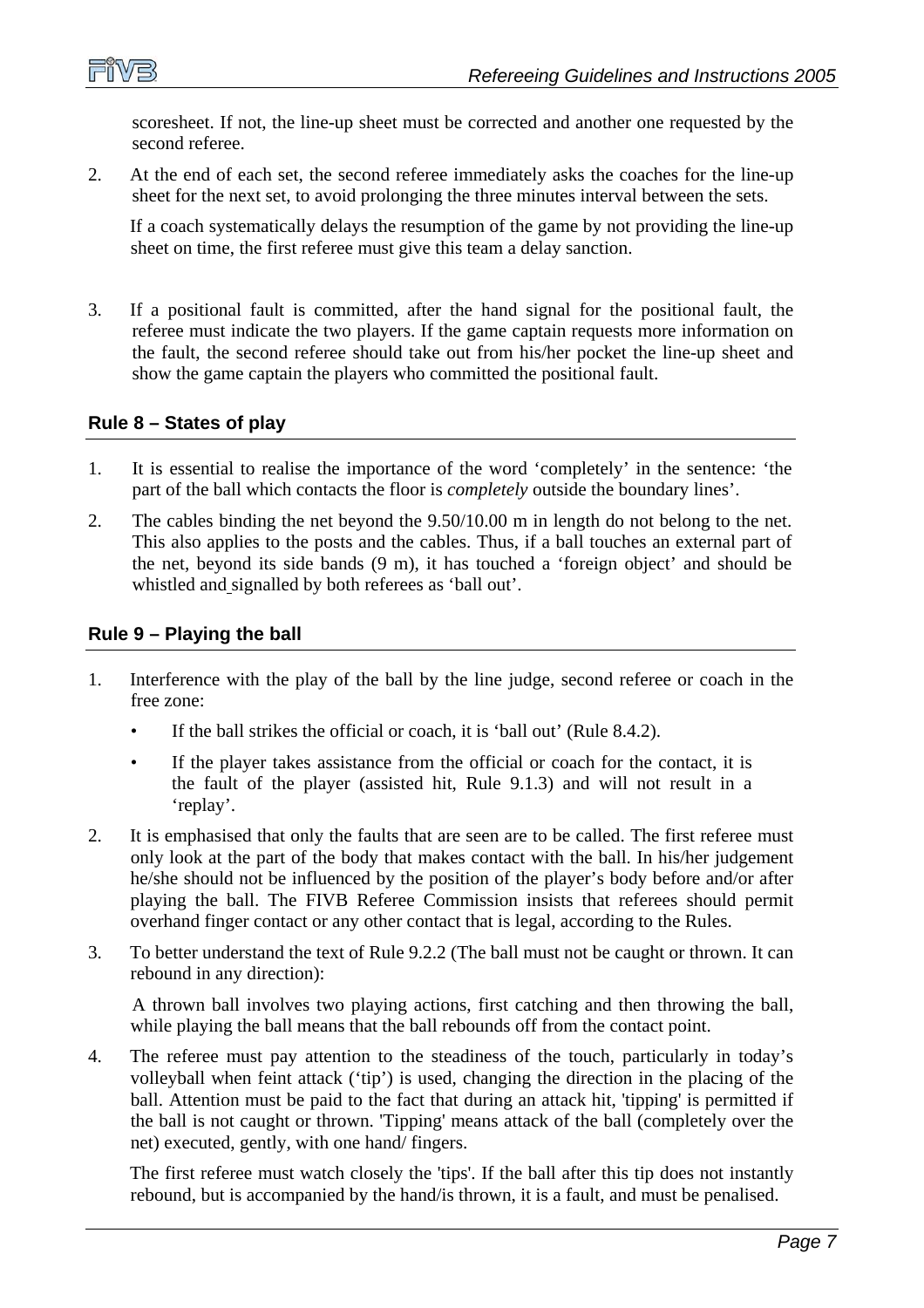

- 5. Attention should be drawn to the fact that a player's blocking action will not be legal if he/she does not simply intercept the ball coming from the opponent, but holds it (or lifts, pushes, carries, throws, accompanies it). In such cases the referee must punish this block as 'catch' (this should not be exaggerated).
- 6. Unfortunately, many referees do not understand and therefore do not put into practice correctly Rule 9.2.3.2. They do not understand in which specific cases we can speak of 'at the first hit of a team'. In four different cases the team has a first hit (which counts as the first of the three touches of a team):
	- 6.1 The service reception hit
	- 6.2 The attack reception hit (not only spike, all attacks; see Rule 13.1.1)
	- 6.3 The hit of the ball coming from opponent's block
	- 6.4 The hit of the ball coming from the team's own block.
- 7. In accordance with the spirit of international competitions and to encourage longer rallies and spectacular actions, only the most obvious violations will be whistled. Therefore, when a player is not in a very good position to play the ball, the first referee will be less severe in his/her judgement of ball handling faults. For example:
	- 7.1 The setter running to play the ball or forced to make a very quick action to reach the ball in order to set.
	- 7.2 The players are forced to run or make very quick actions to play a ball after it has rebounded from the block or from another player.
	- 1.1 The first team contact may be freely made except if the player catches or throws the ball.

#### **Rule 10 – Ball at the net and Rule 11 – Player at the net**

- 1. The rule (10.1.2) gives the right to replay the ball from the opponent team's free zone. *The second referee and the line judges must understand this rule well!* During the match, they must recognise practically and make the appropriate movement to give space to the player who will replay the ball to his/her court!
- 2. We draw attention to the rule concerning the contact of the player with the net: 'Contact with the net or antenna (Rule 11.4.4) *is not a fault, unless it is made during the action of playing the ball or interferes with the play***.'** The action of playing the ball is any action of players who are close to the ball and are trying to play it. Attention should be paid to the following situations:
	- 2.1 If a player is in his/her playing position on his/her court and a ball is driven from the opposing side into the net and causes the net to touch the player (Rule 11.3.3), no fault is committed by the latter.
	- 2.2 When one or more players is/are considered to be close enough to the ball to be part of the action of playing the ball, the touch of the net is a fault.
- 3. Referees' attention is drawn to the fact that the cables binding the net beyond the 9.50/10.00 m in length do not belong to the net. This also applies to the posts and the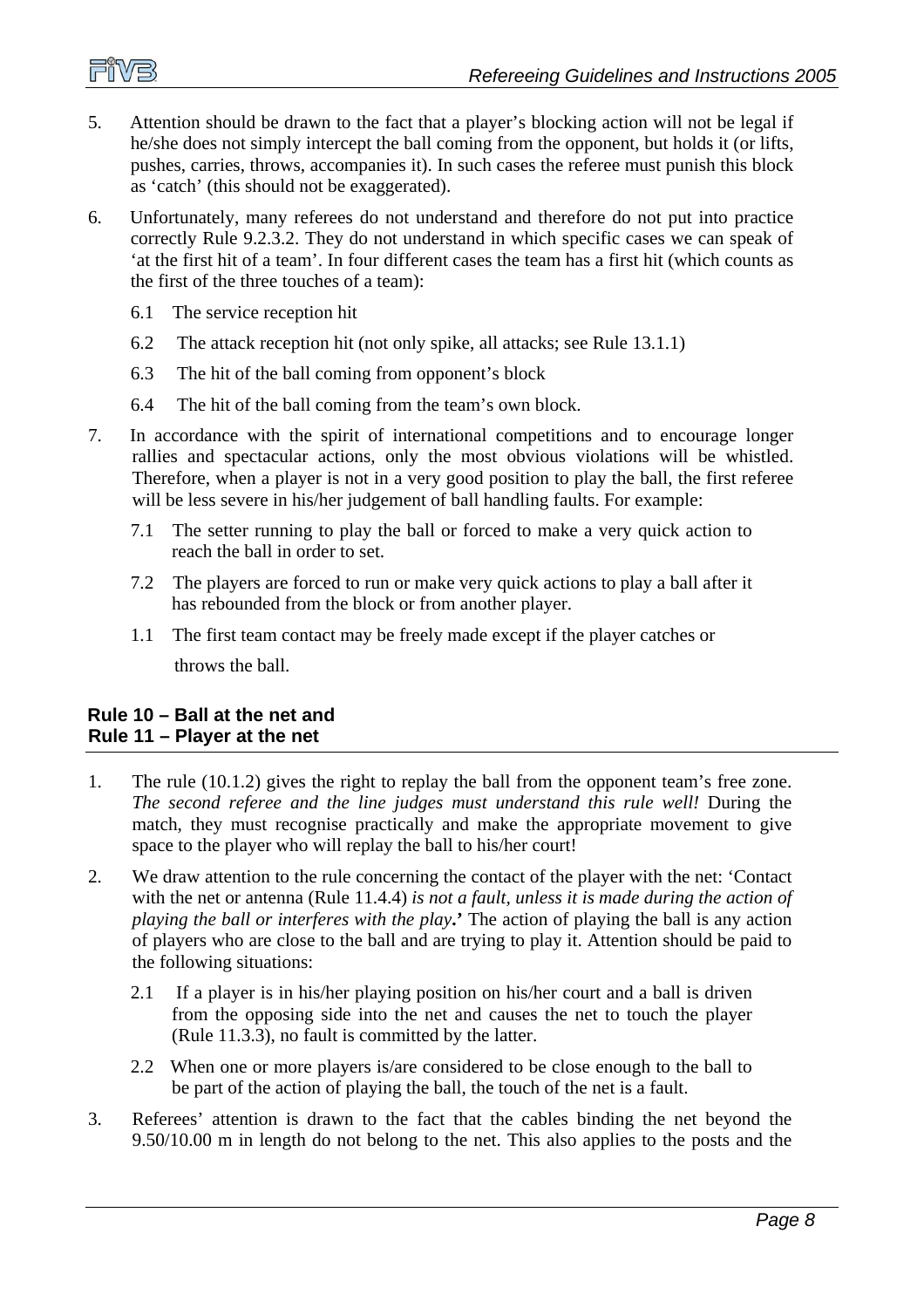

cables. Thus, if a player touches an external part of the net (cables, poles, etc.), this can never be considered as a fault

4. On account of the top quality of the teams participating, the game near the net is of fundamental importance and therefore, referees must be particularly attentive, especially in cases where the ball rubs against the blockers' hands and afterwards is sent outside the court.

#### **Rule 12 – Service**

- 1. In order to authorize the service, it is not necessary to check that the server is ready only that the player to serve is in the possession of the ball.
- 2. Before the first referee whistles for services, he/she should check whether a re-play is requested by TV and delay whistling, accordingly.
- 3. The first referee and the corresponding line judges must pay attention to the position of the server at the moment of the service hit or take off for a jump service. The line judges must immediately signal to the referee if a fault is committed and the first referee must whistle it. The server may start his/her service motion outside the service zone but must be fully inside at the time of contact (or must be fully inside the service zone at the moment of the take-off).
- 4. When the ball is being served, the first referee must watch the serving team, while the second referee watches the receiving team.
- 5. If the server is not coming normally to the service zone or does not accept the ball from the ball retriever, making intentional delay, the team can receive a delay sanction.

*Remark:* Many referees and players misinterpret this text, thinking that 8 seconds will be counted only from the moment when the server tossed or released the ball to execute the service hit. This is not the case! The rule text states clearly: '…after the first referee whistles for service'.

6. Hand signal 19 is the proper signal to be used by the referees, when a served ball touches the net and does not stay in play.

#### **Rule 13 – Attack hit**

- 1. To understand better rule 13.2.4 concerning the attack against the opponent's service, attention should be paid to the fact that, in this case only the position of the **ball** is to be checked, not that of the players. It is only a fault if this attack is completed and then the first referee should whistle this fault.
- 2. When controlling the back row player and the attack hit of 'Libero', it is important to understand that such a fault is committed only if the attack hit has been completed (either the ball completely crossed the vertical plane of the net or was touched by one of the opponents).

#### **Rule 14 – Block**

1. The blocker has the right to block any ball within the opponent's space; with his/her hands beyond the net provided that: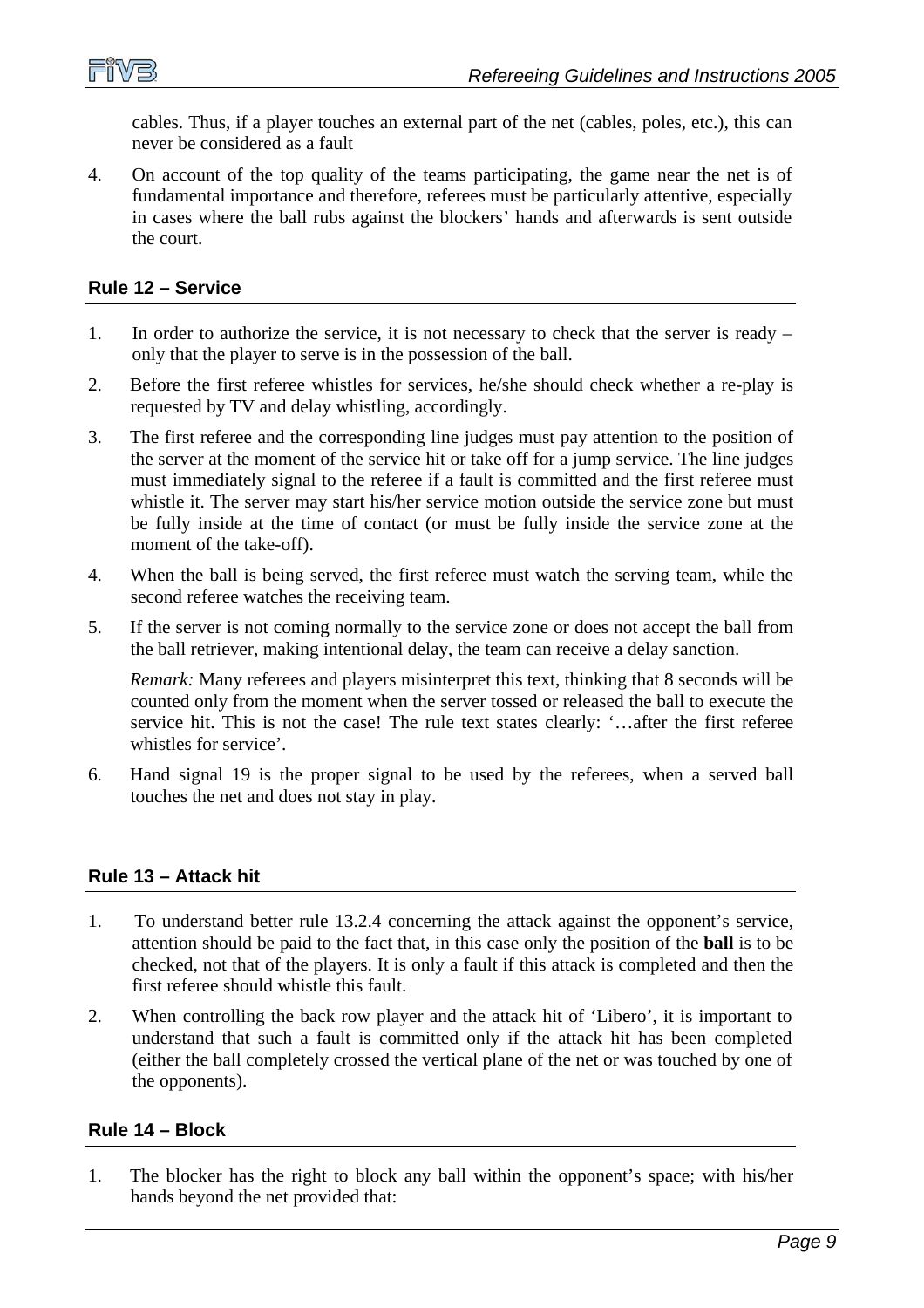

- this ball, after the first or second contact by the opposing team, is directed towards the blocker court and
- no player of the opponent team is close enough to the net in that part of the playing space to continue his/her action.

 However, if a player of the opposing team is near the ball and about to play it, the block touch beyond the net is a fault if the blocker contacts the ball before or during the player's action, thus having prevented the opponent's action.

 After the third touch by the opponent, each ball may be blocked within the opponent's space.

- 2. Sets and allowable passes (*not* attacks) which do not cross the net towards the opponent's court may not be blocked beyond the net except after the third contact.
- 3. If one of the blockers puts his/her hands beyond the net and hits the ball instead of making a blocking action, it is a fault (the expression 'beyond the net' means reaching the hands over the net into the opponent's space).
- 4. The text of Rule 14.6.3: 'Blocking the opponent's service' means that he/she completes a block on a service ball.
- 5. Since the ball may touch any part of the body, if during the block the ball touches the feet, it is not a fault and it is still a block!

#### **Rule 15 – Regular game interruptions**

- 1. The assistant scorer must use the buzzer (or other similar device); to signal each Technical Time Out (TTO), after the first team reaches the  $8<sup>th</sup>$  and the  $16<sup>th</sup>$  points in the set (this is not the responsibility of the second referee). The same assistant scorer must signal with the buzzer the end of the TTO. The announcer must say for the first TTO of the set: 'First Technical Time-Out'. At the end he/she must say: 'End of the TTO'. The similar process will be applied for the second TTO. The second referee must ensure that players do not go on the court, before the assistant scorer's buzzer sounds indicating the end of the TTO. Naturally, if there is some problem with the assistant scorer's work, the second referee must check his/her work from this point of view too.
- 2. When a player is injured, the first referee should ask for a substitution to be made. In case of a serious injury the referees should stop the game and allow the medical team staff to enter the court. Exceptional substitution due to injury can be made, freely, by the team, leaving out of consideration the 'limitations of substitutions', by any player not on court **at the moment of the injury** (Rule 15.7). Attention must be paid to the rule, which states that the injured player substituted by an exceptional substitution is not allowed to re-enter the match. An exceptional substitution cannot be counted, in any case, as a regular substitution.
- 3. The referees must distinguish clearly between illegal substitutions (when a team made an illegal substitution, the play is resumed, and the scorer/second referee did not notice it, Rule 15.6), and a request for an illegal substitution which, at the time of the request, the scorer or the second referee realises is illegal (Rule 16.1.3) and which is to be rejected and punished with a delay sanction.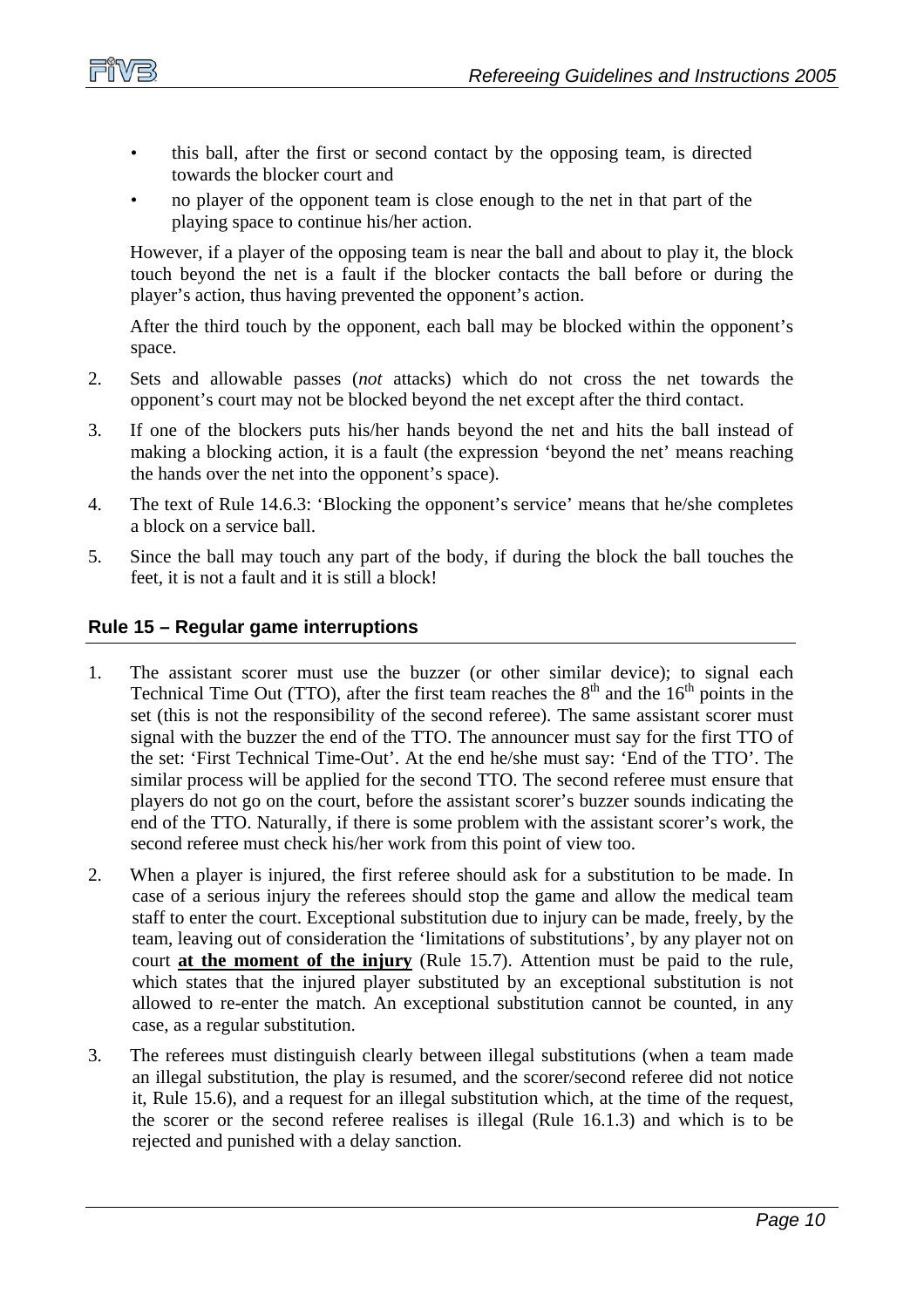

4. A request for substitution before the start of a set is permitted and should be recorded as a regular game interruption in that set.

5.

5.1 When the coach requests a substitution, he/she must use the official hand signal. If he/she only stands up, asks orally or presses the buzzer, the referees cannot know the character of his/her request and should not authorise but reject the request for an interruption. In this case, the first referee should decide if this is an intention to delay the game and sanction it according to the rules.

The same procedure will be applied, when the substitute player neither is nor ready, close to the substitution zone.

- 5.2 If the coach wishes to substitute more than one player at the same time, he/she must advise the referee at the time of his/her request (after the hand signal for substitution), showing the number of substitutes with his/her fingers. In this case, all substitute players must be close to the substitution zone ready to enter to play. Multiple substitutions may only be done in succession: first, one pair of players – one player coming off the court and the substitute going in, then another, etc., in order to allow the scorer to take due note and check them one by one. However, if at the moment of the request for multiple substitutions, any substitute is not close to the substitution zone ready to enter the court, his/her substitution should be rejected without penalty. Therefore, players not involved in any specific substitution must remain outside the substitution zone until the previous substitution is completed and registered and the second referee asks the next pair to come for the substitution.
- 5.3 The procedure will be as follows:
	- 5.3.1 The coach will press the buzzer near him/her and immediately make the substitution signal, indicating with his/her fingers how many players are to be substituted. If he/she does not show any number, only one substitution will be granted.
	- 5.3.2 The player(s) must be ready to enter the court, standing close to the substitution zone, holding the numbered paddle high above their head within the scorer's sight. During a championship only one system should be used: either using a numbered paddle or simply raising a hand, but for World, FIVB and Official competitions, numbered paddles are used to facilitate the substitution procedure. If at the moment of the request the players are not close to the substitution zone, the substitution will not be granted and the team must be sanctioned with a 'delay' sanction.
- 5.4 It is very important to ensure that the coach and players move quickly and calmly. When the team is so slow and makes so many gestures that the substitution procedure is impeded, an attempt to delay the game is obvious. The team shall be sanctioned with a 'delay warning' and with a 'delay penalty', in the case of repetition in the same match.
- 6. The referees must study carefully and understand exactly the rule concerning 'improper request' (Rule 15.1.1):
	- what 'improper request' means
	- what are the typical cases
	- what is the procedure to be followed in such cases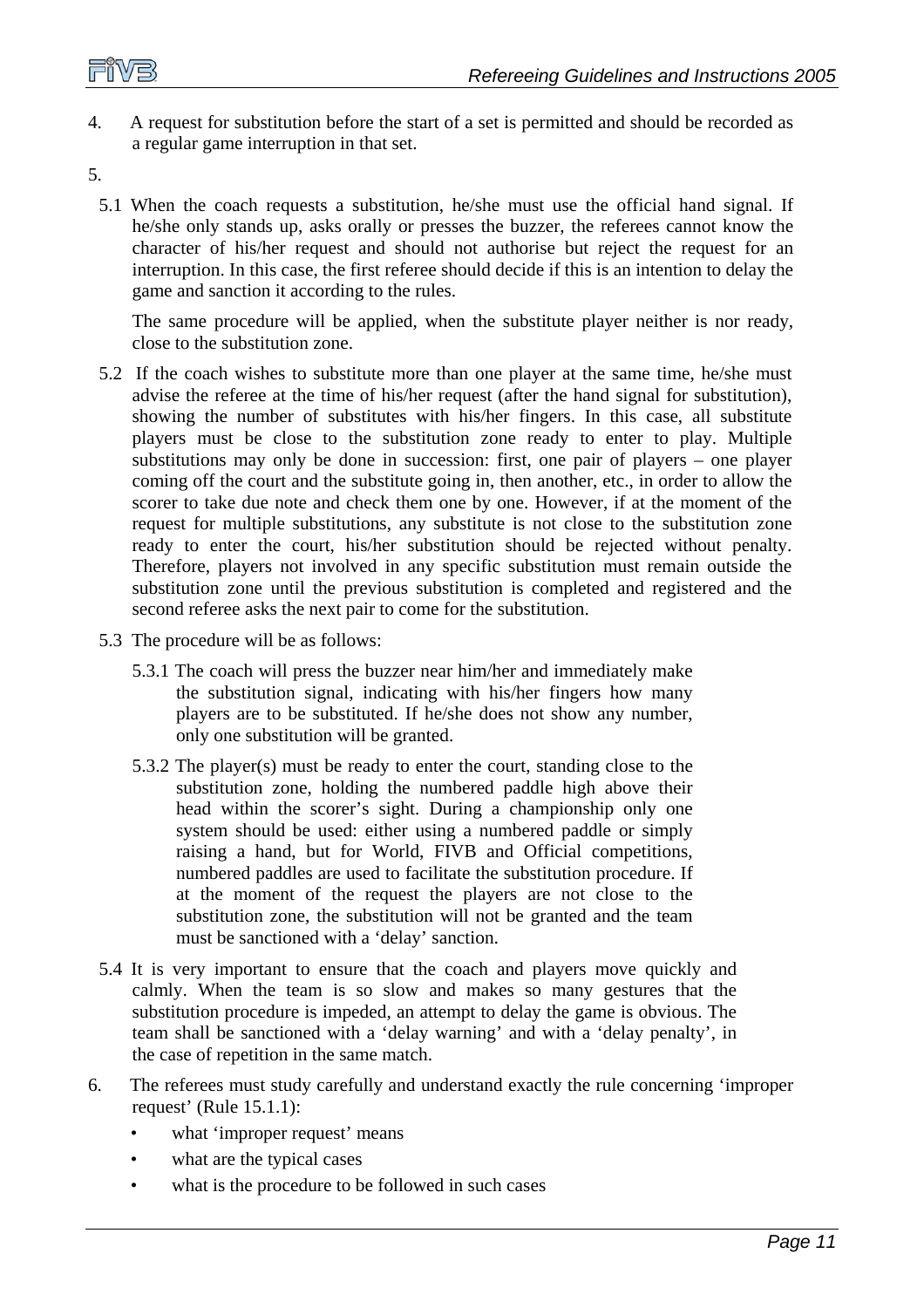

what must be done, if a team repeats this in the same match.

 During the match the first referee must check if the second referee applies correctly the rule concerning the 'improper request'.

7. Distinction must be made between the 'Libero replacement' (Rule 19) and the normal substitution, which must be requested by the coach or game captain, authorised by the second referee and registered on the scoresheet (Rules  $15.5 - 15.9$ ). The assistant scorer registers the Libero's replacements on a separate sheet specially prepared for this purpose (R-6), so that the number of the player replaced by the Libero, at any time, is known.

#### **Rule 16 – Game delays**

- 1. The referee must be perfectly familiar with the principles, all types of delays and sanctions of delays. Moreover, he/she must know the exact difference between an improper request and a delay.
- 2. The referees should prevent all unintentional or intentional delays by the teams.

#### *Example of delay:*

 A player delays the game by asking the referee's permission to fasten footwear. This is immediately sanctioned for the first time by a 'delay sanction'.

Main causes of delays (among others):

- substitutions
- time-outs
- mopping the floor

Any player requesting the referee for an interruption to lace his/her footwear shows his/her intention to delay the game and must be subject to a 'delay sanction'.

- 3. Sanctions for delays are against the team, not against the misconduct of a team member; this is also the case when just one team member has caused the delay.
- 4. Attention must be drawn to the fact that the 'delay warning' is only indicated by a hand signal (number 25) without any card, but that it must be recorded on the scoresheet in the sanctions box under column W (in opposition to the 'minor misconduct warning' which has no hand signal and is not recorded on the scoresheet). However, the 'delay penalty' is indicated with a yellow card and also recorded on the scoresheet in the sanctions box under column P.
- 5. Floor mopping

The main purpose of the current procedure is to secure the players' safety and the normal flow of the game and to avoid players having to wipe the floor themselves.

- 5.1 Floor moppers and moppers' equipment
	- 5.1.1 Floor moppers

Four moppers per court  $x \, 2$  courts  $x = 8$  moppers in total. Moppers must be well trained for this task; it is helpful if they are experienced volleyball players.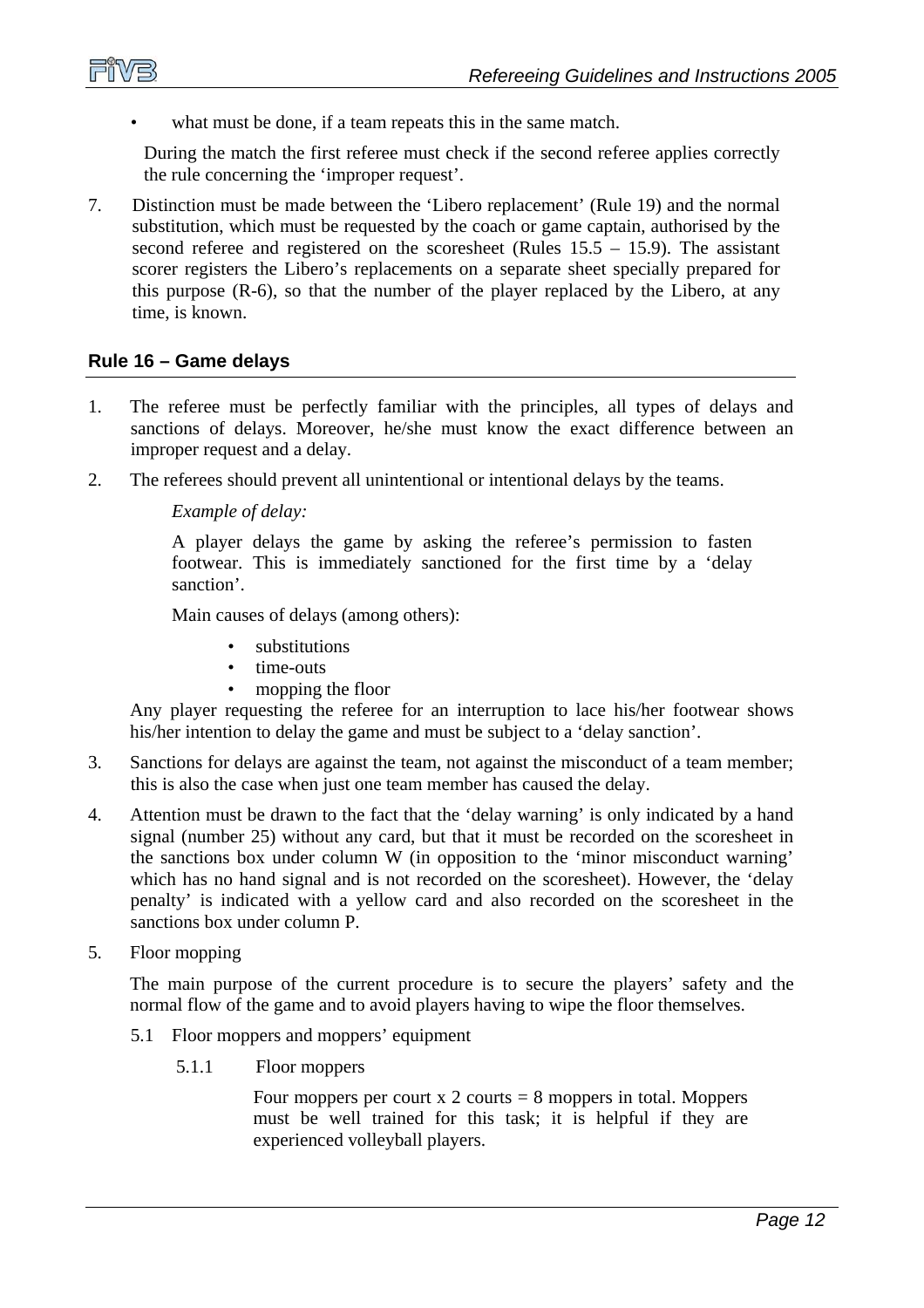

- 5.1.2 Moppers' equipment
	- Six pieces of one metre wide mop with stick.
	- Three pieces should be located near each respective warm-up area.
	- Eight absorbent towels (minimum size 40cm x 40cm, maximum size  $40cm \times 80cm$ ;  $4(2-2)$  must be available and located near the scorers' table, and 4 (2- 2) by the moppers sitting on small chairs.
- 5.1.3 Location of moppers (Diagram A)
	- 5.1.3.1 One quick mopper per playing court (2 in total) behind the second referee, sitting on the heels (ready to run to the wet spot).
	- 5.1.3.2 Three moppers near each warm-up area (6 total) sitting on small chairs (1 quick mopper and 2 regular moppers).
	- 5.1.3.3 Moppers must pay attention to the fact that they should not obstruct any advertising panel surrounding the playing court regardless of their location, especially behind the first referee's chair.
- 5.2 How to mop the playing court

 To ensure the game continuity and stop delaying tactics, the FIVB has made the following decisions:

5.2.1 During the time-out (TO), the technical time-out (TTO) and the intervals:

> Three moppers wipe each playing court as one unit. The three moppers located near the warm-up area must bring three mops with sticks to the side line on the front zone and near the second referee.

> Three moppers on each side of the court start to wipe the playing court in serpentine form as per the attached diagram (A).

- 5.2.2 During 'ball out of play' (between rallies) in the game, if necessary:
	- 5.2.2.1 Whenever a quick mopper perceives a wet spot on the court, he/she raises his/her hand, signals the wet spot and waits for the end of the rally. Immediately after the referee blows his/her whistle 'ball out of play', only the mopper(s) (up to 2 moppers per court) who raised his/her/their hand(s) (with two absorbent towels) must rush out to the wet spot. In each playing court, the mopper sitting behind the second referee, will take care of the front zone of the court.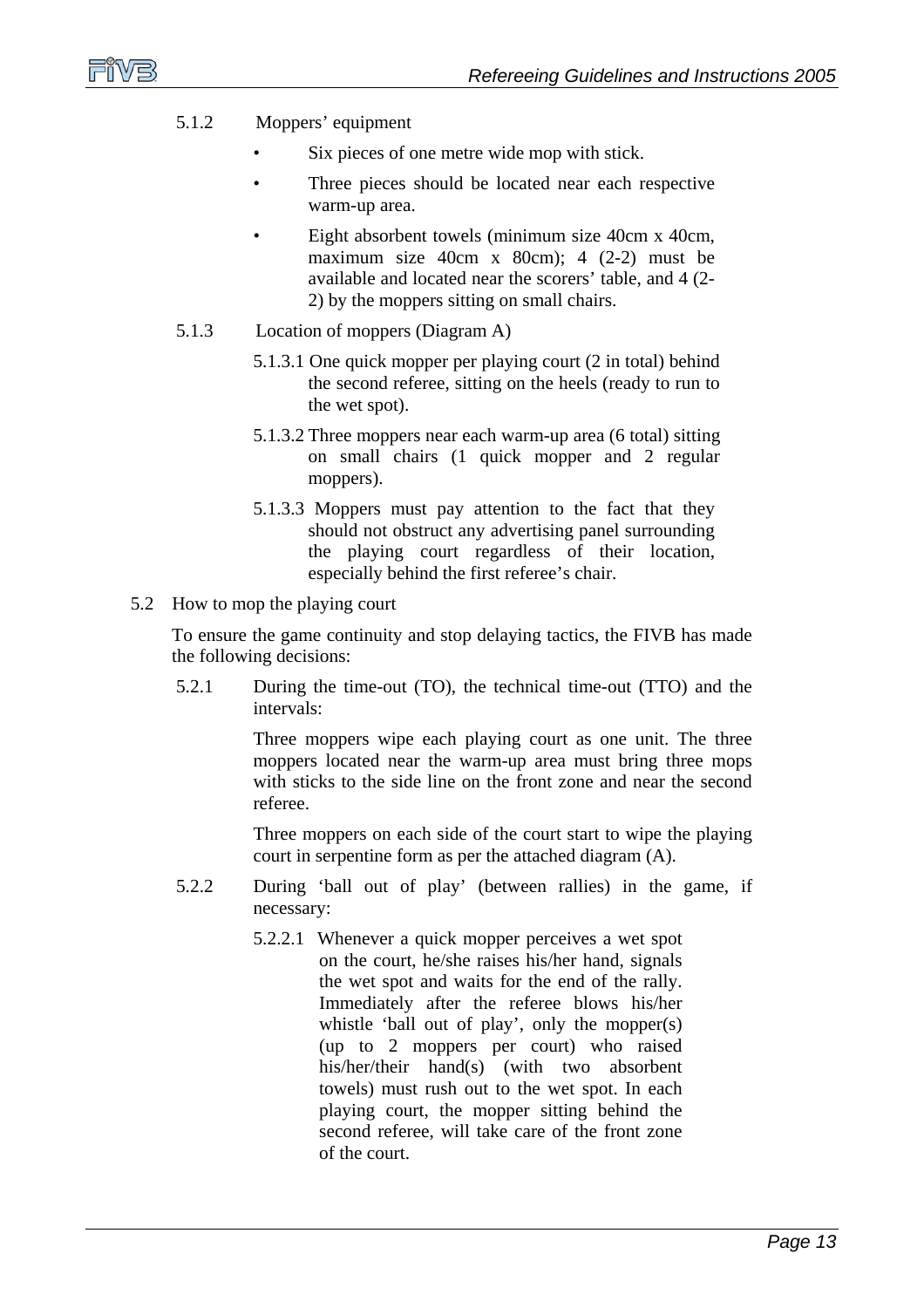

 The two quick moppers sitting by the warm-up areas, will constantly observe their back court, in order to rush out to a wet spot, as soon as the referee whistles 'ball out of play'.

 If there is more than one wet spot for a given mopper, the highest priority is given to the wet spots within the front zone. Wet spots in the back court or out of the court, have second priority.

- 5.2.2.2 Immediately after the quick wiping, the mopper(s) must return to their respective position, by taking the shortest way to run off the playing court.
- 5.2.2.3 The amount of time for wiping a wet spot must be 6 to 8 seconds, i.e. between the rally ends with the referee's whistle and the first referee's whistle for the next service. No delay of the game must be caused by the moppers.
- 5.2.2.4 The referees are not involved in the moppers' operations. However, the first referee has the authority to regulate the moppers' operation, only in case the game is disturbed by the mopper(s), or if they do not do their work properly.
- 5.2.2.5 The players and coaches have no right to request the moppers to wipe a wet spot or to influence them when mopping.
- 5.3 Players' responsibilities

 If players, at their own risk, mop the floor with their own small towel, the first referee will not wait until mopping is over and players are in their playing positions. Should they not be in their correct place at the moment the service hit, the corresponding referee will whistle the positional fault.

5.4 Jury member's responsibilities

 If circumstances so require and if a slippery part of the attack zone can be seen, the Jury Member (and only him/her) has the right to request the second referee to call in the moppers, when the ball is out of play. In this case, they will run onto the court with large towels and mop the slippery part of the attack zone indicated by the second referee. Once this has been done, they return immediately to their places.

#### **Rule 17 – Exceptional game interruptions**

If an injured player cannot be substituted legally or exceptionally, the player is given a 3 minute recovery time, but only once for the same player in the match.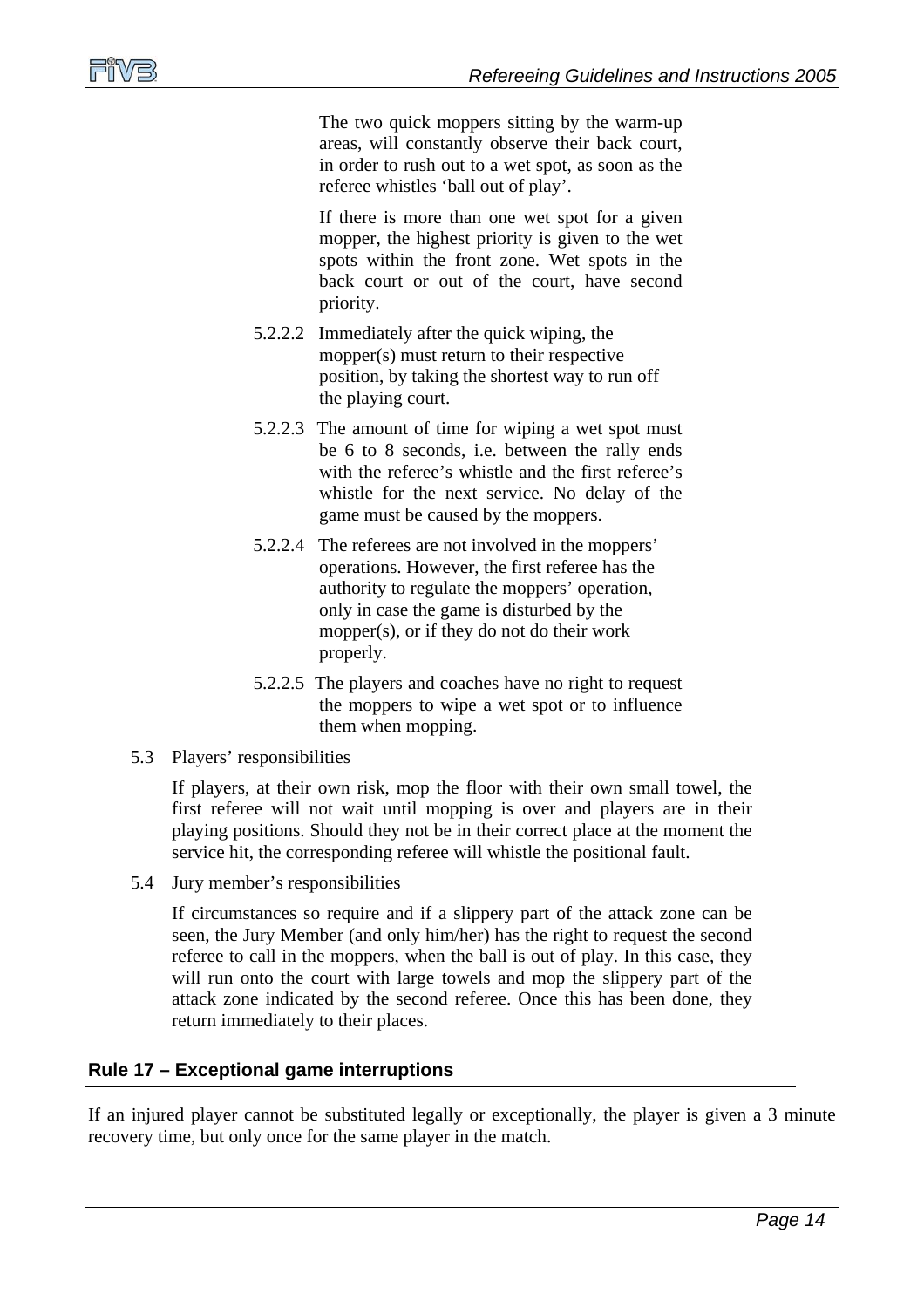

#### **Rule 18 – Intervals and changes of courts**

- 1. During intervals, balls *other than the game balls*, may be used by players for warmingup in the free zone.
- 2. In the deciding set, after the leading team scores its 8th point, the teams change courts (if the 8th point was made by the receiving team, this team must make a rotation after the change of court, before its service – this must be checked by the scorer and the referees).
- 3. During the intervals all three balls remain with the ball retrievers numbers 2 and 5 (they do not have the right to give them to the players for warming-up). Before the deciding set, the second referee gives the ball to the first server of the set. During the time-outs and substitutions and during the change of court in the deciding set at the 8th point, the second referee does not take the ball. It remains with the ball retrievers.

#### **Rule 19 – The Libero player**

In case of injury of the designated Libero, the coach can re-designate as new Libero one of the players not on the court *at the moment of the re-designation* (rule 19.3.3). Pay attention to the difference between the exceptional substitution of an injured player when *any player who is not on the court at the moment of the injury* (except the 'Libero' and his/her replacement player) *can substitute* the injured player and the re-designation of a new 'Libero' when *any player who is not on the court at the moment of the re-designation can replace* the injured 'Libero'!

Be aware to the fact that the re-designation of a new 'Libero' is an option, which the coach can use or not.

The permission for an injured Libero player to return to a subsequent match, would be considered by the Control Committee of the specific championship.

#### **Rule 20 – Requirements of conduct Rule 21– Misconduct and its sanctions**

- 1. It is absolutely necessary to seriously study these Rules in order to understand their spirit, the text, and the scale of the misconduct sanctions.
- 2. Rule 21.1 deals with 'minor misconducts' which are not subject to sanctions. Only a warning is given to the team through the game captain or to another team-mate, verbally or by a hand signal (no cards, no registration on the scoresheet).
- 3. Rule 21.2 deals with 'misconduct leading to sanctions'. According to this rule, offensive or aggressive behaviour is seriously sanctioned. They are recorded on the scoresheet according to a scale. The principle is that the repetition of such behaviour in the same match leads to a more severe sanction for each successive offence.
- 4. Practical implementation on team members for misconduct leading to sanctions, as decided by the first referee:
	- 4.1 Team member on the court:

 The first referee must blow the whistle (usually when the ball is out of play, but as soon as possible when misconduct is serious). He/she then instructs the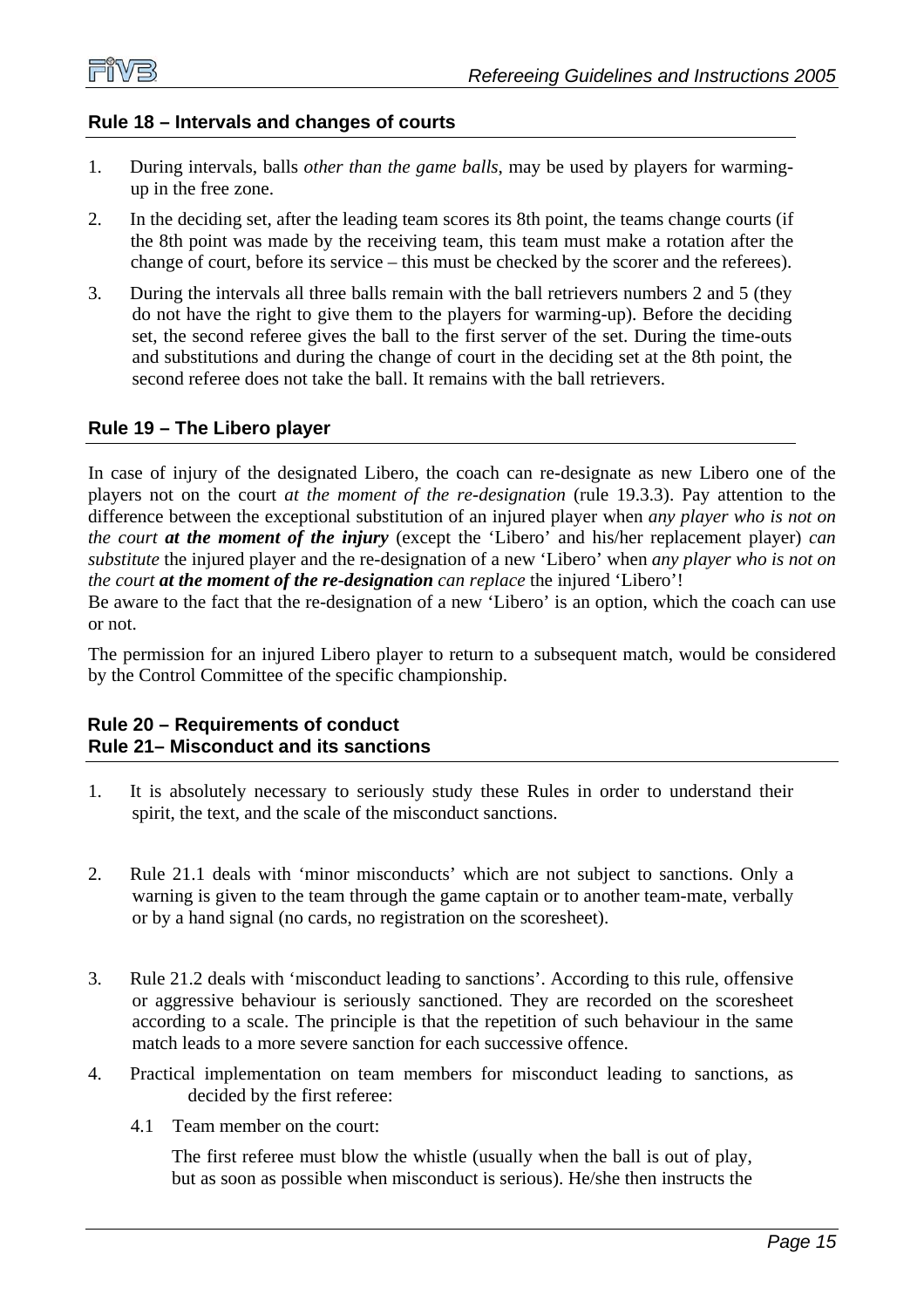

sanctioned player to approach the referee's stand. When the player is close to the referee's stand, the first referee shows the appropriate card(s) saying in English: 'I give you a penalty' or 'I expel/disqualify you'.

 The second referee acknowledges this action and immediately instructs the scorer to record the appropriate sanction on the scoresheet.

 If the scorer, based on information on the scoresheet, states that the first referee's decision is not permitted by the Official Volleyball Rules, e.g. it is against the scale of sanctions, he/she must immediately inform the second referee of this. The second referee, in turn, after first verifying the scorer's advice, informs the first referee of this. The first referee must then correct his/her previous decision. If the first referee does not accept the scorer's and second referee's remarks, the scorer must enter the first referee's decision on the scoresheet under the heading 'Remarks'.

4.2 Team member not on the court:

 The first referee must blow the whistle, direct the game captain to his/her chair and say in English, showing the appropriate card/s, 'I give player number ... (or the coach, etc.) a penalty (or I expel/disqualify player number … (or the coach, etc.)'. The game captain must inform the concerned team member who must *stand up* and acknowledge the sanction *by raising his/her hand*.

 While the team member's hand is raised, the first referee clearly displays the card/s so that the sanction is understood by the teams, second referee, scorer and public.

4.3 Implementation of sanctions between sets:

In case of a penalty: The first referee should show the card at the start of the next set. If it happens during a TTO, the scoreboard operator will change the result after the end of the TTO.

In case of an expulsion or disqualification: The first referee should call the game captain immediately to inform the concerned coach about the type of sanction (to prevent double penalisation of the team) which should be followed formally by the cards at the beginning of the next set.

5. During the game, the referees must pay attention to the disciplinary aspect, acting with firmness when applying the sanctions for misconduct of players or other team-mates. Referees should be reminded that their function consists of evaluating playing actions, and not of chasing after small individual faults.

 It is necessary that referees, players and coaches study the difference between the misconduct and the delay sanctions and their hand signals!

#### **Rule 22 – Refereeing corps and procedures**

- 1. It is very important that the referees signal the end of a rally only if the following two conditions are fulfilled:
	- that they are sure that a fault has been committed or there is an external interference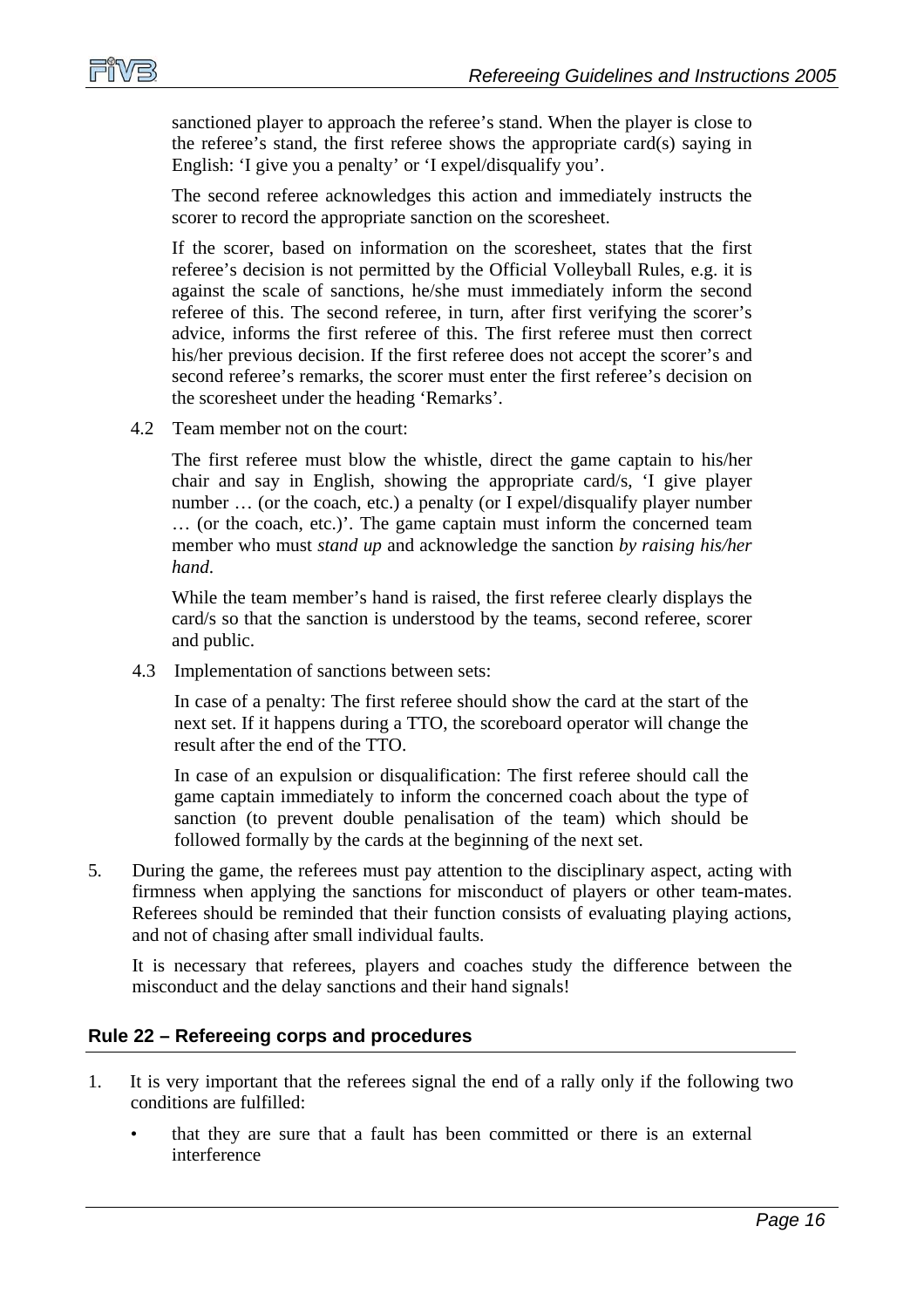

- that they have identified its nature.
- 2. To inform the teams exactly of the nature of the fault whistled by the referees (for the public, TV viewers, etc.), the referees *must* use the official hand signals (see Rules 23.2 and 28.1). Only these hand signals and no others (national, or private hand signals or manner of execution) can be used!
- 3. Due to the speeding up of the game, problems may arise showing refereeing errors. To prevent this, the refereeing corps must collaborate very closely; after each playing action they should glance at one another to confirm their decision.

#### **Rule 23 – First referee**

1. The first referee must always cooperate with his/her fellow officials (second referee, scorer, line judges). He/she must let them work within their competence and their authority. He/she should perform his/her active duties while standing.

 For example: after whistling for the end of a rally, he/she should immediately look at the other officials (and only then give his/her final decision with the official hand signals):

- when deciding whether a ball was in or out, he/she should always look at the line judge in charge of the line close to the place where the ball landed (although the first referee is not the line judge, naturally he/she has the right, if necessary, to supervise and even overrule his/her colleagues);
- during the match, the first referee must often look at the second referee (if possible after each rally and also before each whistle for service execution), who is facing him/her, to find out whether he/she is signalling a fault or not (e.g. four contacts, double, etc.).
- 2. The question whether the ball 'out' was touched previously by the receiving team (e.g. by the blocker of the receiving team, etc.), is checked by the first referee and the line judges. It is however, the first referee who makes the final decision with his/her hand signal, after seeing the signals of the other members of his/her refereeing corps (the referee should never ask the player whether the ball has been touched or not).
- 3. He/she should always make sure that the second referee and the scorer have sufficient time to do their administrative and registration work, for example, if the scorer has had enough time to check the legality of a request for substitution and its registration. If the first referee fails to give his/her fellow officials sufficient time to do their work, the scorer and second referee will never be able to follow the next phase of the match, resulting in many mistakes by the members of the refereeing corps. If the first referee fails to give the necessary time for the control and administration of the facts, the second referee must stop the continuation of the match by whistling.
- 4. The first referee may change any decision of his/her fellow officials or of his/her own. If he/she has made a decision (whistled) and then sees that his/her colleagues (second referee, line judges, scorer) have, for instance, made different decision:
	- if he/she is sure that he/she is right, he/she may stick to his/her decision;
	- if he/she sees that he/she was wrong, he/she may change his/her decision;
	- if he/she states that faults were committed simultaneously by both teams (players), he/she should signal for the rally to be replayed;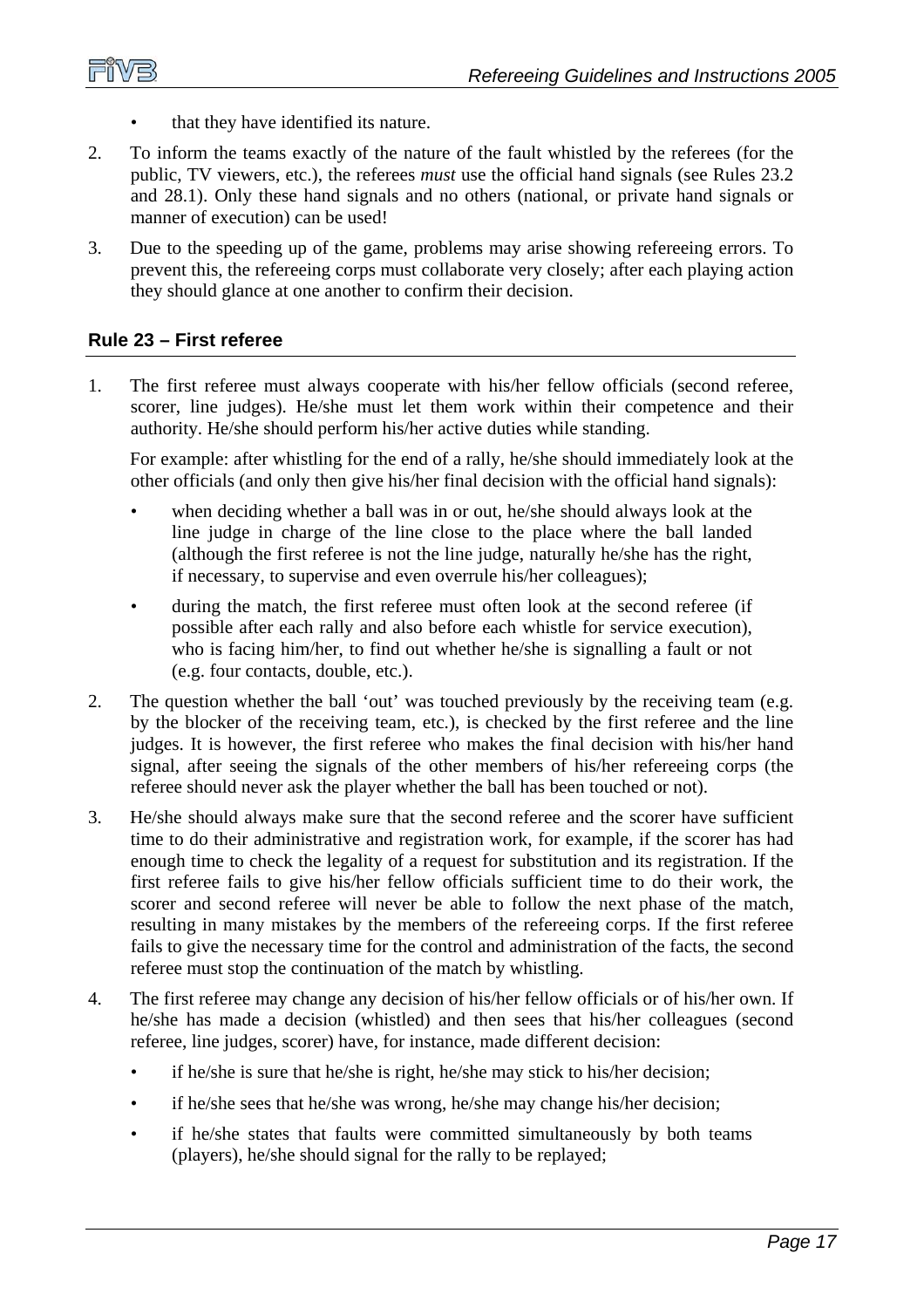

- if he/she considers that the second referee's decision, for example, was wrong, he/she can reverse it. For example, if the second referee has called a positional fault by the receiving team, but the first referee immediately or after the protest of the game captain has stated the position was correct, he/she should not accept the second referee's decision and can order the rally to be replayed.
- 5. If the first referee finds that one of the other officials does not know his/her job, or is not acting objectively, he/she must have him/her substituted.
- 6. Only the first referee may apply misconduct and 'delay' sanctions the second referee, the scorer and the line judges do not have this right. If officials, other than the first referee, notice any irregularity, they should signal and go to the first referee to inform him/her of the facts. It is the first referee and only him/her who applies sanctions.

#### **Rule 24 – Second referee**

The second referee must be of the same competence as the first referee: if the first referee should fall ill, he/she must take the place of the first referee to direct the match.

The second referee's duties and rights are clearly stipulated in this Rule.

Study well the 'Responsibilities' of the second referee, namely in which cases the second referee must 'decide, whistle and signal the faults' during the match (See Rule 24.3.2).

During the exchange of play near the net, the second referee must concentrate on controlling the touch of the net, the penetration beyond the centre line, and on the actions on the side of the block (receiving team).

Attention must be paid to the rule concerning the faulty touch of the net by a player since many referees do not follow this rule and very often without real reason, illegally, they stop the continuity of the play.

The second referee must also carefully check before or during the match if the players are in correct position, on the basis of the teams' 'line-up sheet'. In this work, the second referee is assisted by the scorer, who can tell him/her which player must be in position I (server). On the basis of this information, by turning the line-up sheet clockwise in his/her hand, the second referee can state exactly the regular rotation order (position) of each team. When verifying positions, he/she should stand in position II on his left or IV on his right respectively, together with the player indicated by the scorer, and facing the net he/she should locate the other players following the order indicated in the line-up sheet, starting with the player in position I.

The second referee must pay attention to the fact, that the free zone must always be free from any obstacle which can cause an injury to a team member (drinking bottles, first aid kit, substitution paddles, etc.).]

#### **Rule 25 – Reserve Referee**

The following activities are under the responsibility of the Reserve Referee:

- 1. To replace the second referee in case of absence.
- 2. To control the substitution paddles before the match and between the sets.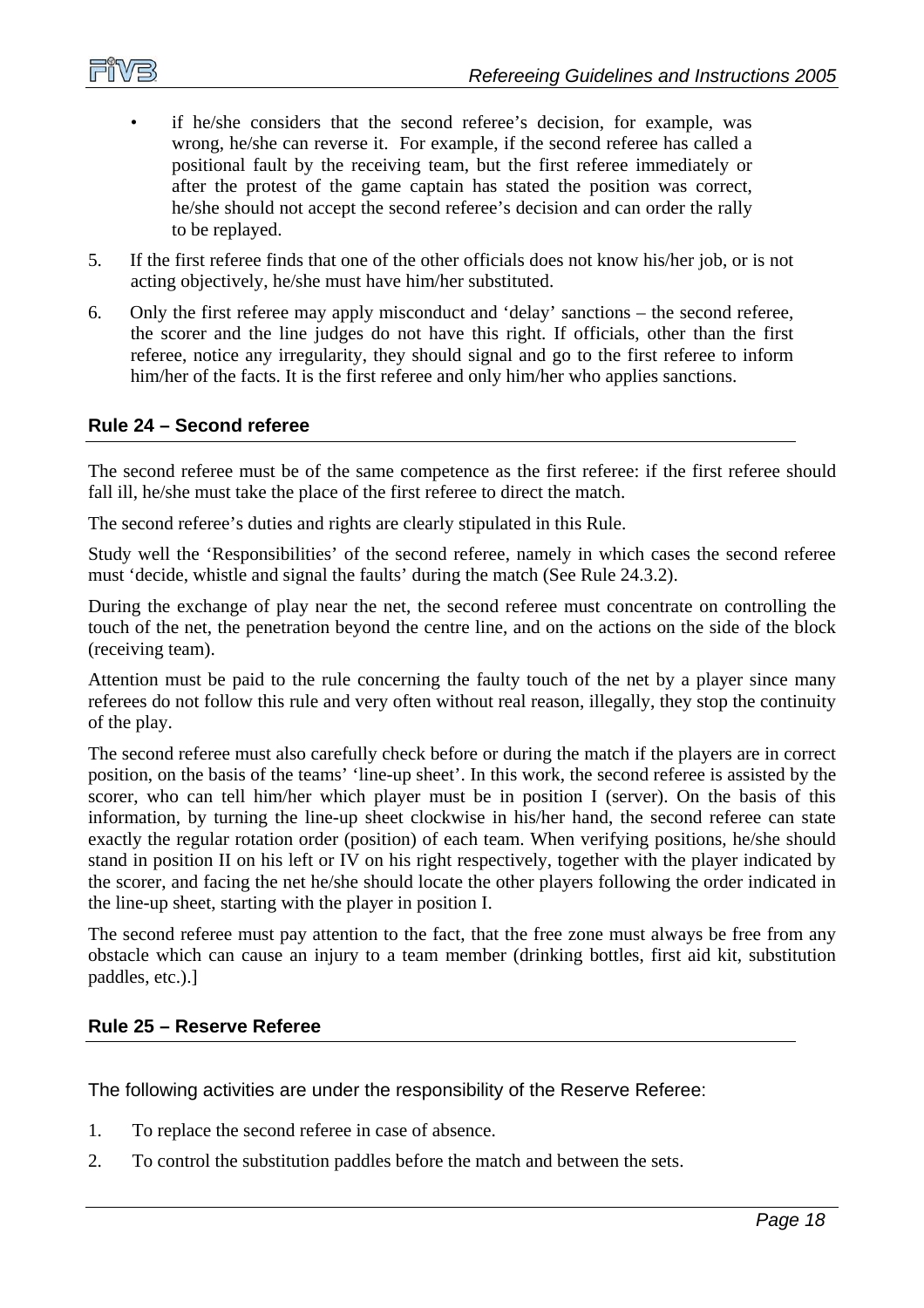

- 3. To check the operation of the buzzers before and between the sets if there is a problem.
- 4. To assist the second referee in keeping the free zone and the penalty area free.
- 5. To assist the second referee in supervising discipline in the warm-up area.

#### **Rule 26 – Scorer**

The scorer's work is very important, particularly during international matches, where the members of the refereeing corps and of the teams, are from different countries. All international referees and the line judges must know how to fill in a scoresheet; and, if necessary, they must be capable of doing the work of a scorer.

#### *The scorer:*

- must check after receiving the line-up sheets and before the start of each set that the numbers on the line-up sheets can also be found on the scoresheet team member list (if not, he/she must report to the second referee).
- reports to the second referee the second time-out and the 5th and 6th substitutions of each team (who reports them to the first referee and to the coach).
- must cooperate very attentively during the substitution process:
	- The second referee, after authorising a substitution by whistling, goes to the corner of the attack zone near the side line facing the scorer. At the same time, the substitute player must go to the substitution zone corner, in front of the second referee, raising in one hand the numbered paddle. In the event that the coach signals for more than one substitution, the process of substitution must be done one at a time, so that the second referee and scorer have time to check and verify that the substitutions are legal. The second referee looks at the scorer who, seeing the paddle's number and the same player's number on his/her jersey, checks if the request of this substitution is legal; if he/she states that it is legal, he/she must immediately *raise one hand*. At this stage, the second referee, by seeing the scorer raising his/her hand, understands that the request is legal and immediately lets the substitute player enter the playing court while the other leaves the court.
	- The scorer, after showing to the second referee that the request is legal by raising his/her hand, puts down his/her hand and immediately writes the substitute's number and the score at the time of the substitution in the appropriate squares of the scoresheet. Then, he/she must immediately *raise his/her two hands* to show that the administrative procedure has been completed. In a case of multiple substitutions, the scorer must use the same process for each substitution. After the second referee sees the scorer's hand signal of 'OK', he/she repeats this signal to the first referee who now has the right to whistle for the next service. At this moment, the scorer must concentrate to check if the player making the service hit, follows the rotation order or not. If not, he/she must stop immediately the play by pressing the buzzer, but not before the service hit was executed. The second referee must go to the scorer's table to check the scorer's decision and inform the teams and the first referee of the situation.
	- If the scorer discovers, after looking at the substitute near the second referee and comparing the number on his/her jersey and the number of the paddle in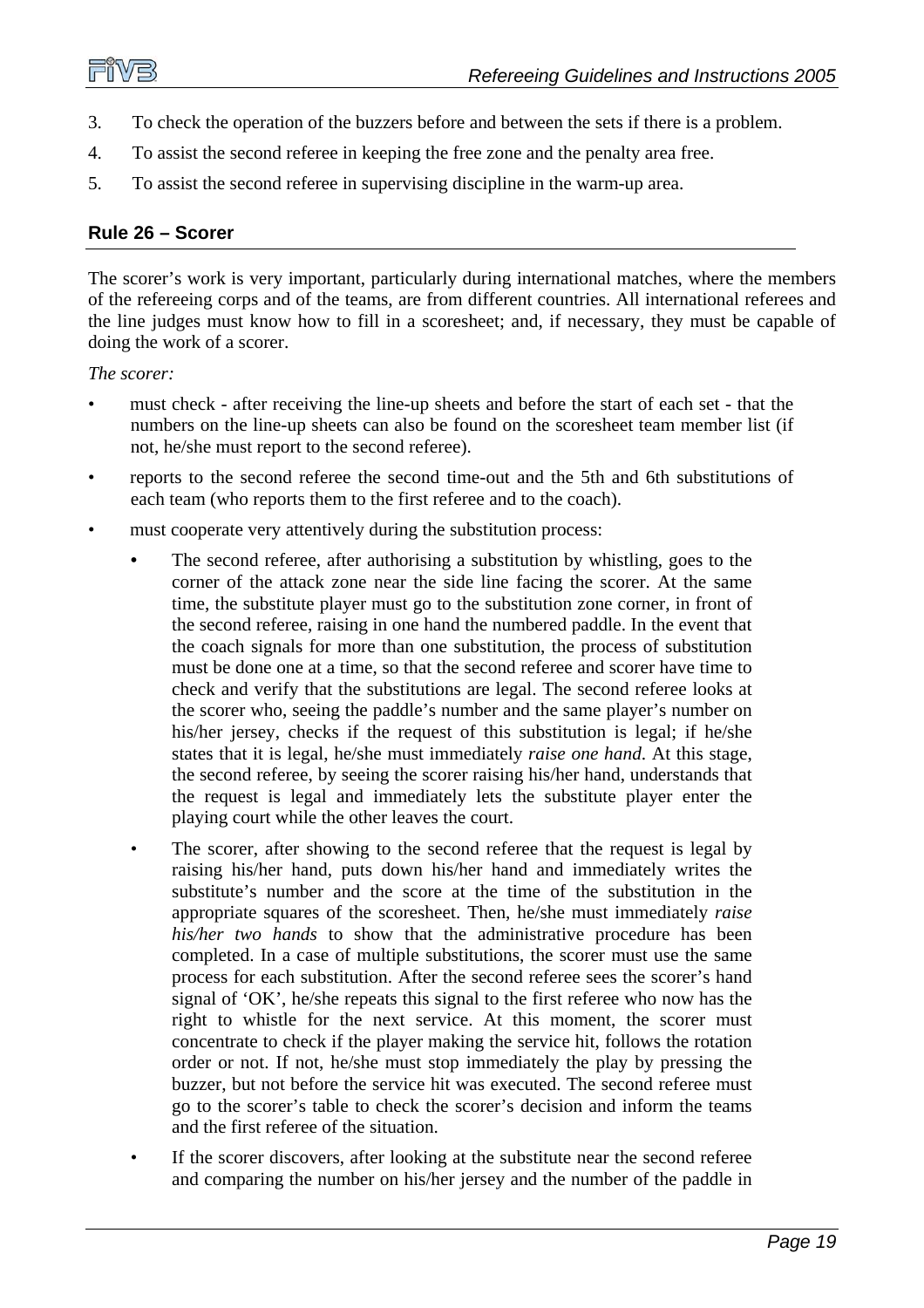

his/her hand to that on the scoresheet line of 'starting players' and 'substitutes', that the request is illegal, he/she immediately raises one hand moving it and says: 'the request of substitution is illegal'. In this case, the second referee must immediately go to the scorers' table and check, on the basis of the scoresheet data, the illegality of the request. If confirmed, the request must be rejected by the second referee. The first referee must sanction the team by whistling a 'delay'. The scorer must register on the scoresheet, in the 'sanctions' section, the appropriate sanction. The second referee must check the scorer's work following the sanction.

#### **Rule 27 – The assistant scorer**

- 1. Sits close to the scorer. In case of illness/injury of the scorer, he/she acts as substitute of the scorer.
- 2. His/her responsibilities are:
	- to complete the Libero control sheet (R-6) and to check whether the Libero's replacements during the match are legal or not.
	- to direct and control the timing of TTO, to press the buzzer when it starts to measure its duration and to signal its end, with the buzzer.
	- to handle the manual scoreboard on the scorers' table.
	- to check if the hall scoreboard operator shows the right results to the public and, if not, to correct it.
- *Remark:* The assistant scorer's name must be recorded in the scoresheet; he/she *must* sign the scoresheet at the end of the match.

#### **Rule 28 – Line judges**

The line judges' work is very important, especially during high level international matches. All international candidates and referees must also be familiar in practice with the line judges' work in case they are designated as line judges during international matches.

- The line judges must be present on the playing area in uniform, 45 minutes before the match start time (FIVB protocol).
- The organisers must provide each line judge with uniform flags. The colour of the flags must be in contrast with the colour of the flooring.
- The line judges must know their work well when four line judges are used and also with two line judges (see diagram 10 in the Official Volleyball Rules).
- A line judge is required to signal every fault which occurs close to the line of which he/she is in charge, as well as those occurring at the moment of the service hit.
- If the ball touches the antenna, crosses over it, or flies outside it, the line judge closest to the direction of the ball, must signal the fault,
- Faults should be signalled clearly, to ensure beyond any doubt that the first referee sees them.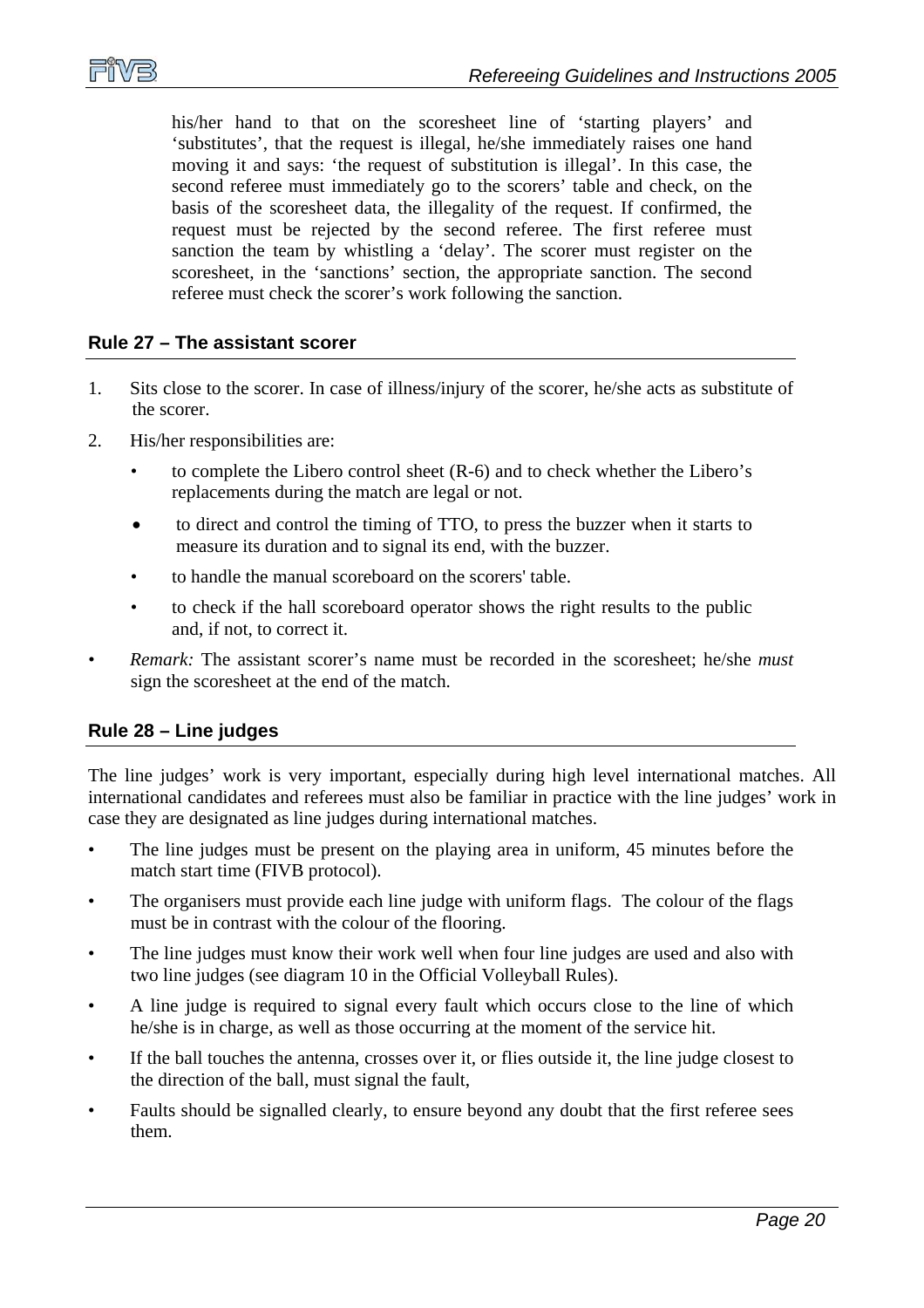

#### **Rule 29 – Official hand signals**

The referees must use the official hand signals, and only the international hand signals. The use of any other signals should be avoided and, in any case, used only when it is absolutely necessary to be understood by the team members.

- When the second referee whistles for a fault (e.g. touch of the net by a player) he/she must be careful to show the hand signal on the side where the fault was committed (Rule 28.1). For example: if a player from the team that is on his/her right has touched the net, and he/she whistles this fault, the hand signals should not be shown through the net from the other team's side, but the referee should move so, that the hand signal is indicated on the side of the fault.
- Certainty in signalling faults (Rules 22.2, 23.3 and 24.3)

Referees must whistle quickly having taken into consideration the two following points:

- 1) the referee should not signal a fault, when urged to by the public or players,
- 2) when fully aware of having made a misjudgement, the referee may or ought to rectify his/her error (or that of other members of the refereeing corps), on condition that this is done immediately.
- The referees should pay attention to the correct application and use of the 'out' hand signal:
	- 1) For all balls that fall 'directly out' after an attack or a block by the opposing team, the hand signal of 'ball out' (number 15) must be used by the officials.
	- 2) If an attack hit crosses the net and touches the floor outside the playing court, but a blocker or other player of the receiving team touches it, the officials must show only the hand signal 'ball touched' (number 24).
	- 3) If a ball, after a team has played it with the first, second or third touch, is out on its side, the officials must use the 'ball touched' hand signal (number 24).
	- 4) If after an attack hit the ball is smashed in the (top) net and after that it falls 'out' on the attacker's side without touching the opponent's block, the referees must be show 'out' (number 15), but immediately after it the attacking player must be indicated (so that everybody understands that the ball was not touched by the blockers). If, in the same case, the ball has touched the block and afterwards flies out on the attacker's side, the first referee must show the hand signal 'ball out' (number 15) and show the blocker(s).
- The line judge's flag signals are also very important from the point of view of the participants and public. The first referee must check the line judge's flag signals; if they are not properly done, he/she may correct them.

 During high level international matches, where the speed of the attacks could be 100 - 120 km/hour, it is very important that the line judges concentrate on the movement of the ball, especially attack balls touching the block before going out.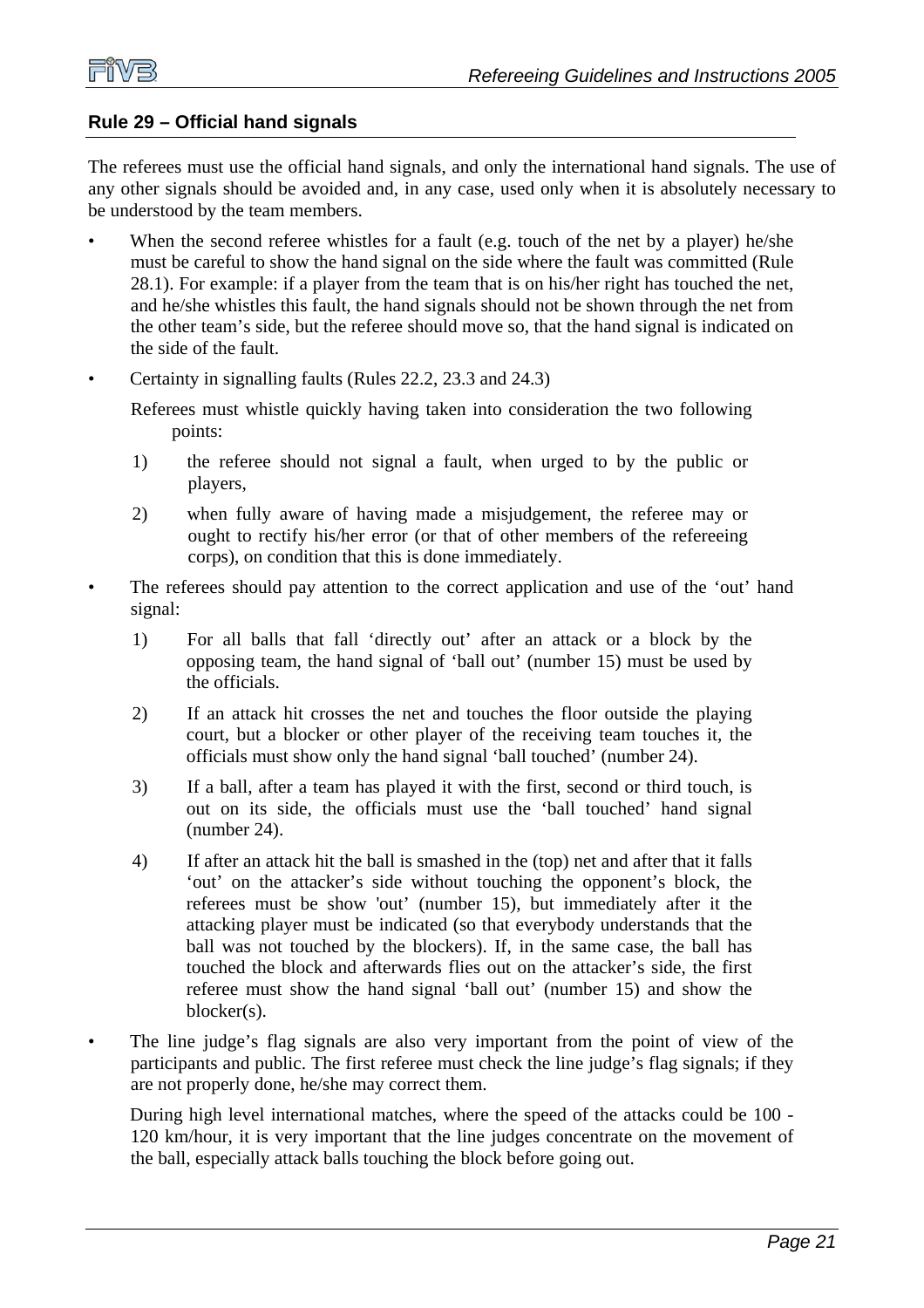

### **GAME MANAGEMENT**

#### **REFEREES' PROCEDURES – BEFORE, DURING AND AFTER THE MATCH (see also the INTERNATIONAL PLAYING PROTOCOL)**

#### 1. **Before the match**

The refereeing corps prepares the start of the match as stipulated in the current 'protocol' of the match:

- The officials must be present in their referee uniforms at least 45 minutes before the scheduled starting time of each match.
- The first, second and reserve referees should submit themselves to the alcohol test, carried out by the medical doctor of the organiser.
- If the first referee has not arrived in due time, the second referee should begin the procedures of the match, after requesting authorisation from the Control Committee.
- If the first referee fails to arrive or has not successfully passed the alcohol test, the second referee should conduct the match (as first referee) and the reserve referee takes the place of the second referee. In the case of a single match or one which is not an official FIVB match, the organiser has to decide who is to act as second referee in such a case.

#### **2. During the match:**

- At the moment of the service hit, the first referee checks the position of the serving team, the second referee that of the receiving team. To check the receiving team, the second referee, who generally remains by the post on the receiving side, can move along the side line from the centre line, maximum to the attack line. At the service he/she must obligatorily be on the receiving team's side; correspondingly at the attack, his/her position should be on the side of the defending - blocking team. So, during the match, he/she must continuously change position.
- The first referee keeps in sight the volley of the ball and its contact with player(s) or equipment and objects. Consequently he/she first checks the regularity of the ball touch. At the moment of the attack hit, he/she looks directly at the attacker and the ball and can just see out of the corners of his/her eyes the probable direction of the ball. If the ball is hit at the net, he/she must look in the direction of the vertical plane of the net.
- If the team members on the bench or in the warm-up area act against the rules, the second referee must immediately inform the first referee, when the ball is out of play. The first referee is the one who applies a sanction.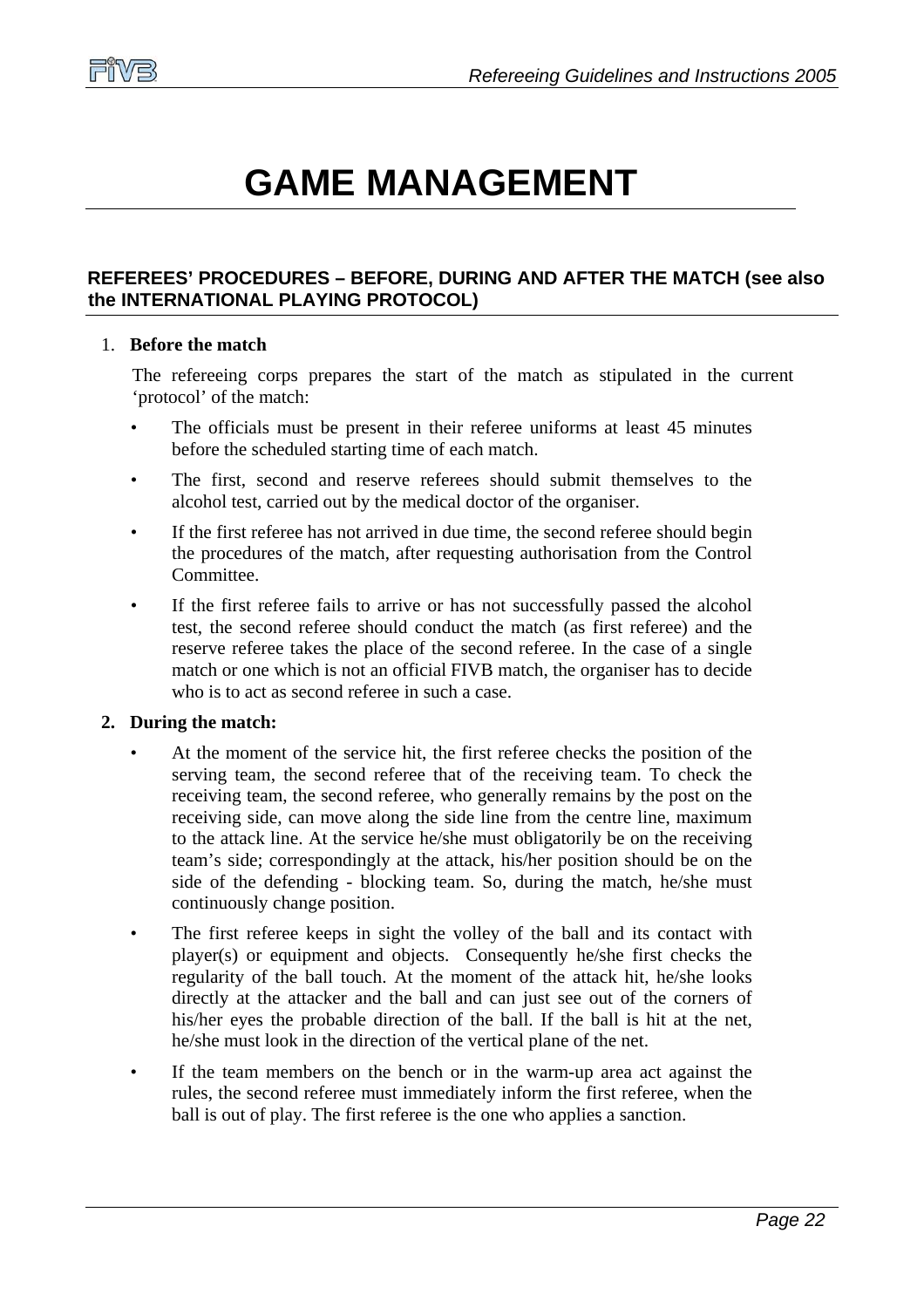



- When the second referee calls (whistles) a positional fault on the servicereceiving team, immediately afterwards he/she must indicate the positional fault with the official hand signal and point out exactly the players at fault.
- According to the Rules of the Game, the first fault to occur must be penalised. The fact that the first and the second referees have different areas of responsibility makes it very important that each referee whistles the fault immediately. On the whistle of one of the referees, the rally ends (see Rule 8.2 – Ball out of play). After a whistle by the first referee, the second referee has no further right to blow his/her whistle, because the rally ends with the first whistle of the referees. If the two referees blow their whistles one after the other – for different faults – they cause confusion for the players, public, etc.
- It is usually the second referee (the text of the Rules says 'the referees') who authorises the requested game interruptions (time-outs and substitutions) but only if the ball is 'out of play'. If the second referee has not noticed the request for interruption of a game, the first referee can also authorise it, helping the second referee.
- If during the match, the second referee observes unsportsmanlike gestures or words between the opponents, on the first occasion when the ball is out of play, he/she must inform the first referee, who must immediately warn or sanction the player(s) depending on the gravity of the behaviour.

#### 3. **After the match**

As indicated in the FIVB protocol, the two referees stand in front of the referee's chair. The players of the two teams stand on their own end line. The first referee blows his/her whistle, the two teams come along the side lines to the referees, shake the hands of the referees, then walking along the net, shake hands with the opponents and return to their benches. The first and second referees go along the net to the scorers' table, check the scoresheet, sign it and thank the scorers' and line judges for their work.

 With this fact, the referees' work is not finished! They must check well the sportsmanlike behaviour of the teams including after they whistled the end of the match! As long as the teams stay in the control area, all unsportsmanlike behaviour after the match must be checked and reported to the Game Jury member and written in the scoresheet under 'Remarks' or in a separate report.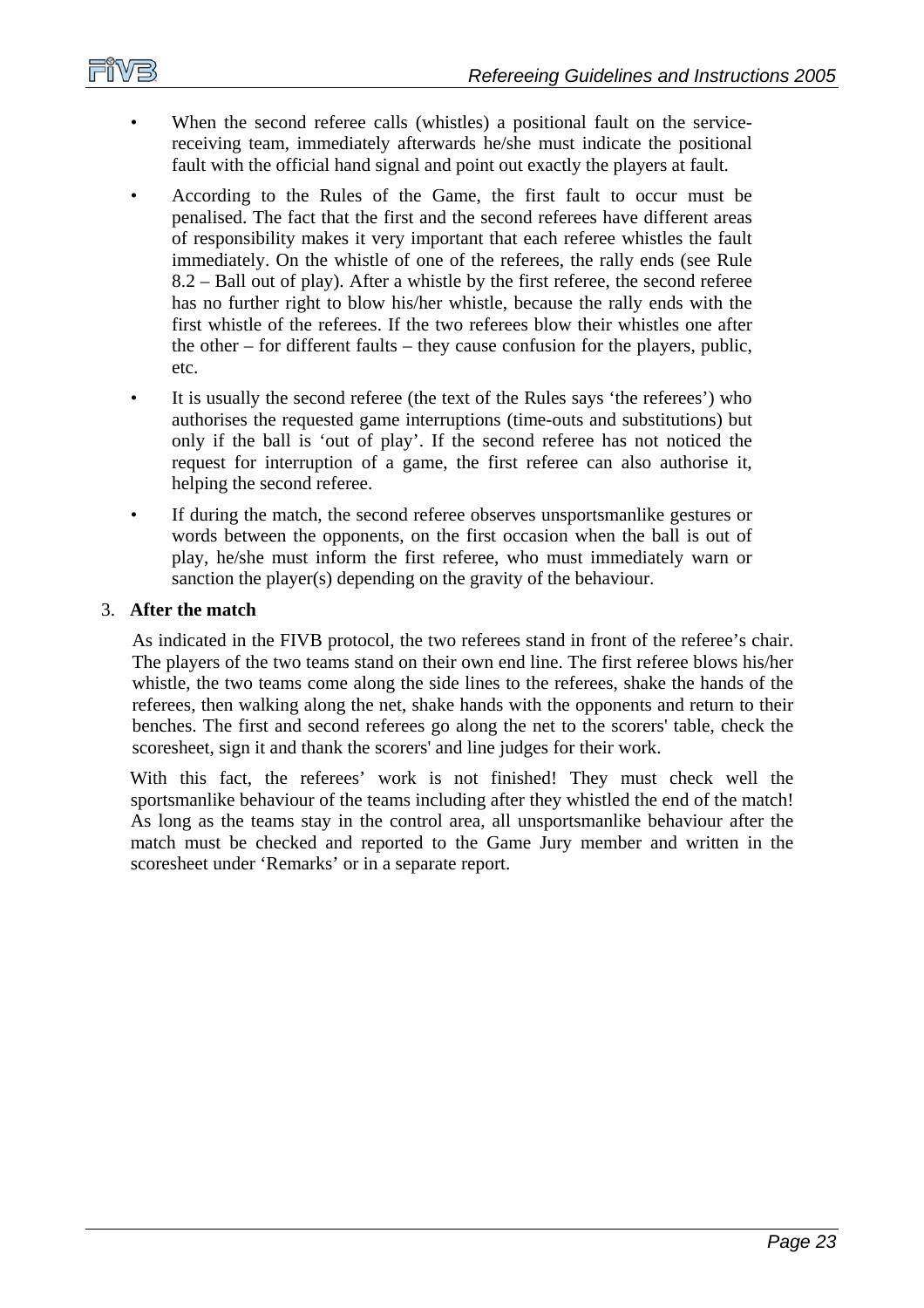



#### **INTERNATIONAL PLAYING PROTOCOL**

Two variations are offered depending on if the teams' warm-up before the match takes place in a proper warm-up hall, with balls and nets (Alternative A) or not (Alternative B).

**A. For FIVB official competitions at which teams have at least 40 minutes to warm-up before the start of the match, in a warm-up hall with a net in the same building as the match.** 

| Teams warm-up with balls in the<br>warm-up $\text{hall}(s)$ .<br>Teams cannot enter the playing<br>area before the start of the official<br>protocol.                                                                                                                                                      |
|------------------------------------------------------------------------------------------------------------------------------------------------------------------------------------------------------------------------------------------------------------------------------------------------------------|
|                                                                                                                                                                                                                                                                                                            |
|                                                                                                                                                                                                                                                                                                            |
|                                                                                                                                                                                                                                                                                                            |
|                                                                                                                                                                                                                                                                                                            |
| Both teams are requested to line<br>up at the corner outside the<br>playing area, with their coaches.                                                                                                                                                                                                      |
| After the toss, team captains and<br>sign the scoresheet,<br>coaches<br>brought to them by the scorer,<br>and the team captains join the<br>other players in line.<br>Then the team officials go to their<br>respective benches and bring in<br>any equipment, which they places<br>behind the team bench. |
|                                                                                                                                                                                                                                                                                                            |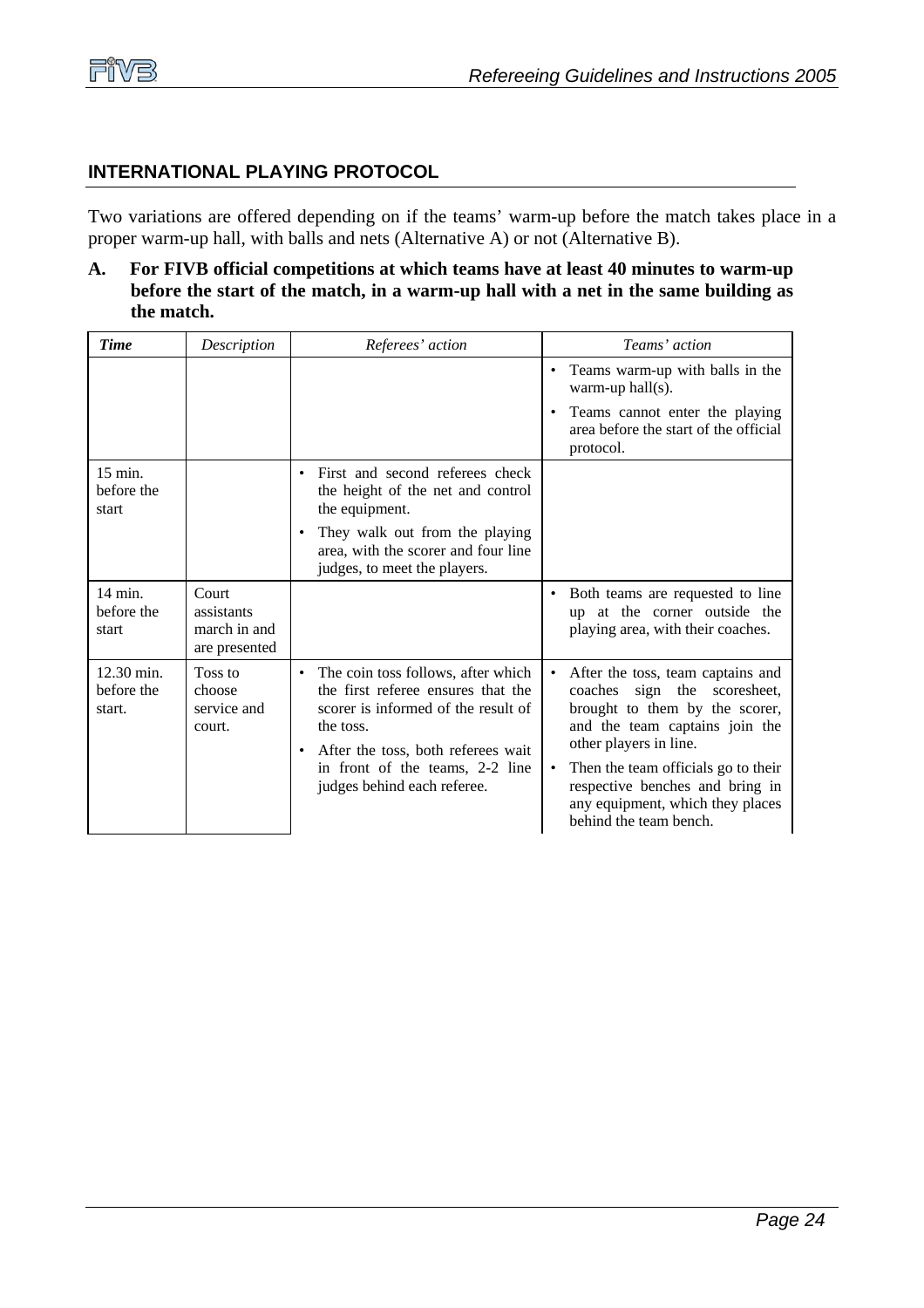

| <b>Time</b>                       | Description                                                                                  | Referees' action                                                                                                                                                                                                                                                                                                                                                                                                                                                                                                                                                                                                                                                                                                      | Teams' action                                                                                                                                                                                                                                                  |
|-----------------------------------|----------------------------------------------------------------------------------------------|-----------------------------------------------------------------------------------------------------------------------------------------------------------------------------------------------------------------------------------------------------------------------------------------------------------------------------------------------------------------------------------------------------------------------------------------------------------------------------------------------------------------------------------------------------------------------------------------------------------------------------------------------------------------------------------------------------------------------|----------------------------------------------------------------------------------------------------------------------------------------------------------------------------------------------------------------------------------------------------------------|
| $11$ min.<br>before the<br>start. | Teams,<br>referees, line<br>judges and<br>flag holders<br>enter the<br>court and<br>line-up. | The first referee walks in front of<br>Team A, the second referee walks<br>in front of Team B.                                                                                                                                                                                                                                                                                                                                                                                                                                                                                                                                                                                                                        | line<br>judges follow<br>$2 - 2$<br>$\bullet$<br>the<br>referees and stand laterally in the<br>middle<br>of<br>the<br>court,<br>perpendicularly and close to the<br>net, facing the main TV camera<br>located at the side of the Control<br>Committee's table. |
|                                   |                                                                                              | See Diagram B.                                                                                                                                                                                                                                                                                                                                                                                                                                                                                                                                                                                                                                                                                                        | National flags of each team lead<br>$\bullet$<br>the teams when they enter the<br>playing area; teams keep walking<br>until they make the longitudinal<br>line on the court (facing the main<br>TV camera and the scorers'<br>table).                          |
|                                   |                                                                                              |                                                                                                                                                                                                                                                                                                                                                                                                                                                                                                                                                                                                                                                                                                                       | • Teams wear the official playing<br>uniforms.<br>• Flag holders line-up laterally in the<br>middle of the court. The one<br>closest to the scorers' table, will<br>stay exactly at the corner of the<br>attack line with the sideline.                        |
|                                   | National<br>anthems are<br>played (45<br>sec. each)                                          |                                                                                                                                                                                                                                                                                                                                                                                                                                                                                                                                                                                                                                                                                                                       | During the respective national<br>$\bullet$<br>anthem, flag holders raise the flag<br>in a $45^\circ$ angle.                                                                                                                                                   |
| 9 min before<br>the start         | Shake hands.<br>Line-up<br>sheet for the<br>first set.                                       | The first referee immediately<br>$\bullet$<br>blows the whistle at the end of the<br>anthems.<br>After the handshake, the referees<br>and the line judges go to the<br>scorers' table.<br>The second referee must ensure<br>that the coach of each team<br>submits at least two copies of the<br>line-up sheet for the first set. On<br>the line-up sheet, he/she must<br>check if the Libero is marked or<br>not.<br>The second referee gives a copy<br>of the line-up sheet immediately<br>to the Game Jury President and<br>the original to the scorer.<br>The Game Jury President is the<br>only one entitled to transmit the<br>line-up sheets to the host TV<br>broadcaster and to the<br><b>VIS</b><br>runner. | Flag holders march out, carrying<br>the flags.<br>The<br>shake<br>players<br>hands<br>$\bullet$<br>immediately after the first referee<br>blows the whistle.<br>After the handshake, the teams go<br>to their benches.                                         |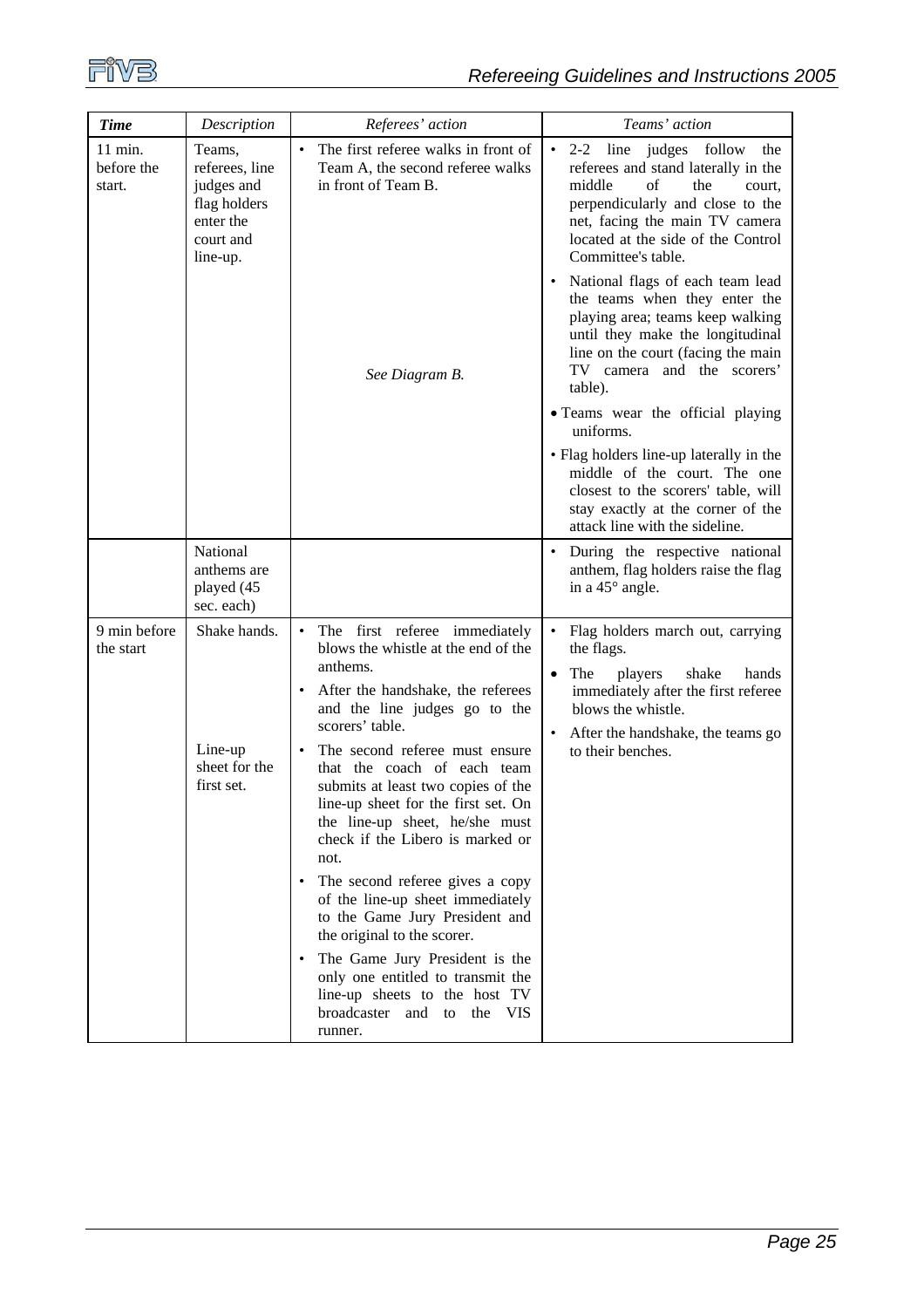

| <b>Time</b>                      | Description                                                                | Referees' action                                                                                                                                                                                                                                                                                                                                                                                                                                                                           | Teams' action                                                                                                                                                                                |
|----------------------------------|----------------------------------------------------------------------------|--------------------------------------------------------------------------------------------------------------------------------------------------------------------------------------------------------------------------------------------------------------------------------------------------------------------------------------------------------------------------------------------------------------------------------------------------------------------------------------------|----------------------------------------------------------------------------------------------------------------------------------------------------------------------------------------------|
| 8.30 min.<br>before the<br>start | Official<br>warm-up                                                        | The first referee whistles to<br>$\bullet$<br>announce the start of the official<br>warm-up at the net of both teams<br>(6 minutes).<br>During the official warm-up,<br>$\bullet$<br>referees check the game balls,<br>substitution paddles and all the<br>necessary equipment for the game<br>(scoresheet, buzzer,<br>uniforms,<br>$etc.$ ),<br>including<br>the<br>reserve<br>equipment.<br>Referees give any necessary<br>instruction to scorers, line judges,<br>and court assistants. | The teams start to warm-up at the<br>٠<br>net (6 minutes).<br>Teams wear the official playing<br>uniform for the warm-up.                                                                    |
| 2.30 min.<br>before the<br>start | End of the<br>official<br>warm-up                                          | first referee<br>whistle<br>$\bullet$<br>The<br>to<br>announce to end of the official<br>warm-up and both referees ask<br>the Game Jury President for<br>permission to start the match.                                                                                                                                                                                                                                                                                                    | Players return to the benches at<br>the end of the warm-up.<br>Team officials, 6 starting players<br>and the Libero sit on the bench<br>while the other players stay in the<br>warm-up area. |
| 2 min before<br>the start        | First fanfare                                                              |                                                                                                                                                                                                                                                                                                                                                                                                                                                                                            |                                                                                                                                                                                              |
|                                  | Presentation of<br>the referees                                            | $\bullet$<br>Both referees accompany the<br>fanfare to the middle of the court,<br>close to the net, facing the<br>scorers' table and are introduced<br>by the announcer.<br>After being introduced,<br>the<br>٠<br>referees shake hands, the first<br>referee goes to the referee's stand<br>and the second referee goes to the<br>front of the scorers' table.                                                                                                                           |                                                                                                                                                                                              |
|                                  | Second fanfare                                                             |                                                                                                                                                                                                                                                                                                                                                                                                                                                                                            |                                                                                                                                                                                              |
|                                  | Presentation of<br>the starting<br>players, the<br>Libero and the<br>coach |                                                                                                                                                                                                                                                                                                                                                                                                                                                                                            | At the announcement of their<br>٠<br>name, each starting player and<br>the Libero of team A enter the<br>court waving hands.                                                                 |
|                                  |                                                                            |                                                                                                                                                                                                                                                                                                                                                                                                                                                                                            | Presentation of the coach of team<br>$\bullet$<br>А.<br>Presentation of team B likewise.<br>The reserve players will be<br>presented as they enter the match<br>as substitutes.              |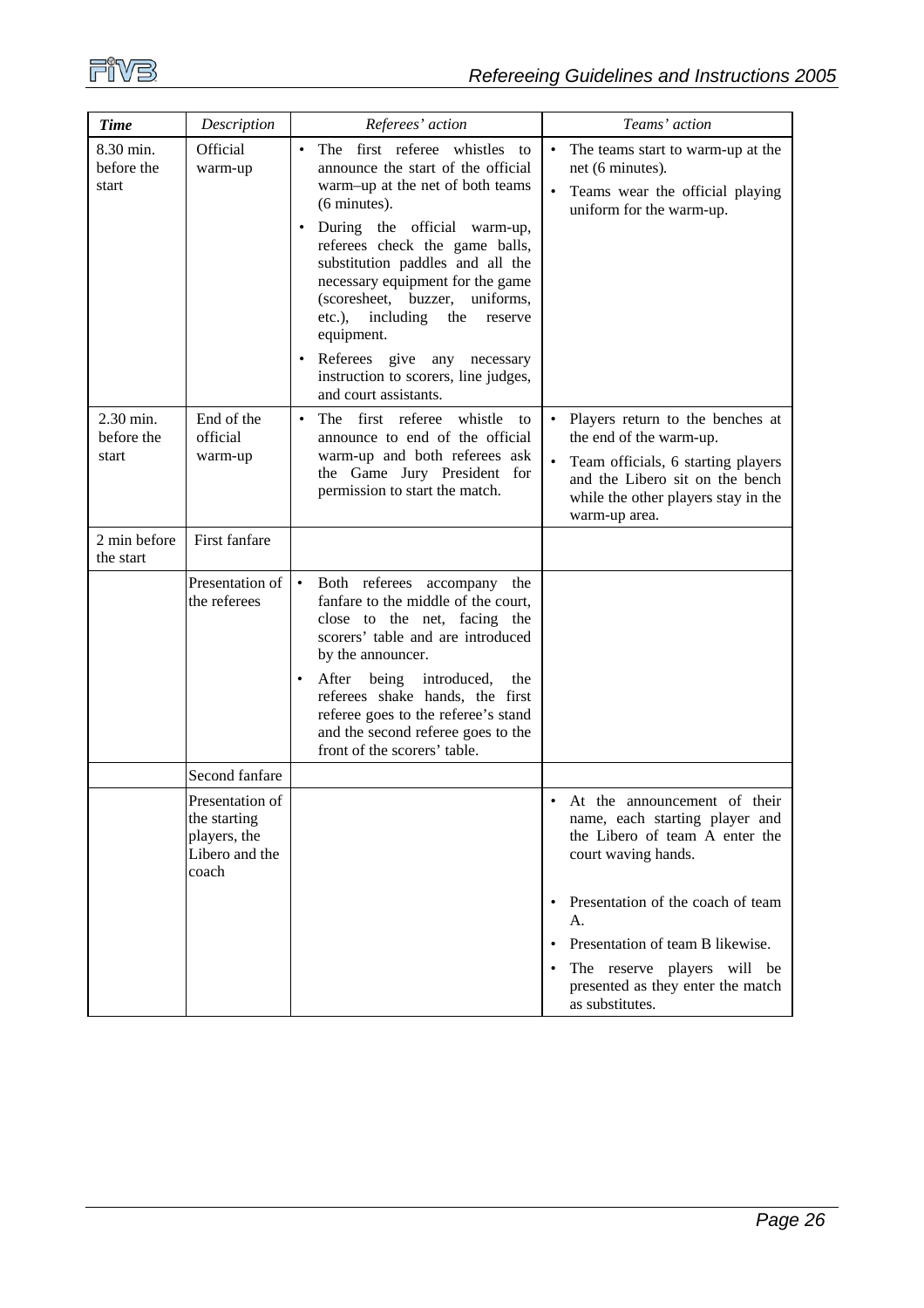

| Time                                                                             | Description | Referees' action                                                                                                                                                                                                                                                                                                                                                                                                                                                                   | Teams' action |
|----------------------------------------------------------------------------------|-------------|------------------------------------------------------------------------------------------------------------------------------------------------------------------------------------------------------------------------------------------------------------------------------------------------------------------------------------------------------------------------------------------------------------------------------------------------------------------------------------|---------------|
| Just after the<br>presentation<br>of the<br>starting<br>players and<br>the coach |             | The second referee distributes<br>$\bullet$<br>two match balls to the ball<br>retrievers 2 and 5 and checks the<br>players' standing position,<br>comparing them to those on their<br>respective line-up sheet. He/she<br>asks the scorer if he/she has also<br>finished checking and is ready to<br>start. Then he/she gives a match<br>ball to the server and raise his/her<br>two hands, facing the first referee,<br>to signal that everything is ready<br>to start the match. |               |
| 0.0 minutes<br>to start.                                                         |             | At the start of the match, the first<br>٠<br>blows<br>whistle<br>referee<br>the<br>authorising the first service.                                                                                                                                                                                                                                                                                                                                                                  |               |

NOTE: All matches will begin according to the schedule published. However, if the preceding match takes longer than scheduled, the official protocol will begin only after the court has been cleared and the administration of the previous match has been completed. The referees will communicate the starting time to both team coaches, after consulting the game Jury President and the Referee Delegate.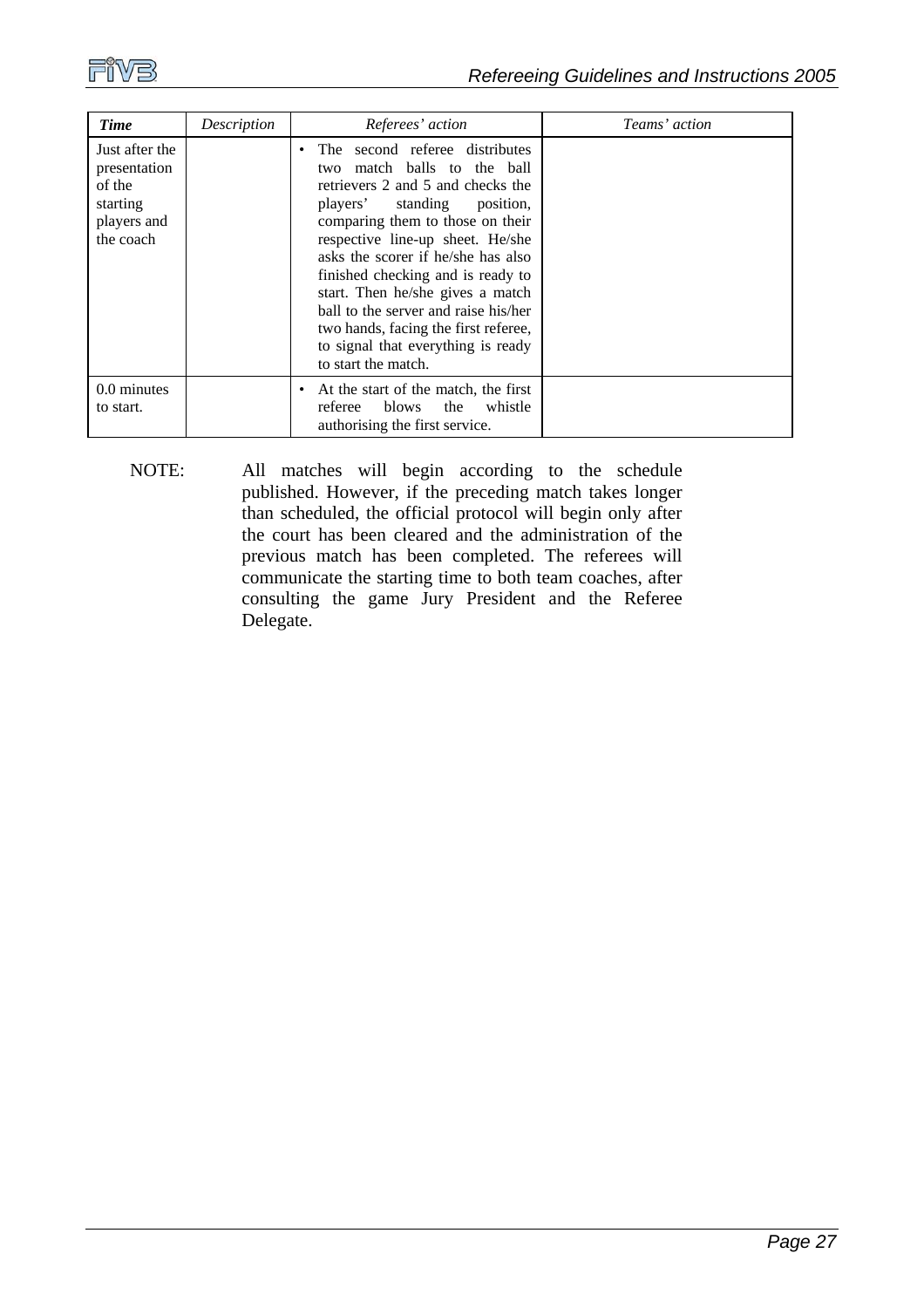**B. Alternative international protocol for matches at which the organiser cannot ensure teams' separate warm-up before the match, in the same building, in separate warm-up halls (with regular equipment conditions, playing area, net, lighting, etc.)** 

| <b>Time</b>                        | Description                                                                                  | Referees' action                                                                                                                                                                                                                                  | Teams' action                                                                                                                                                                                                                                                                                                                                                                                                                                                    |
|------------------------------------|----------------------------------------------------------------------------------------------|---------------------------------------------------------------------------------------------------------------------------------------------------------------------------------------------------------------------------------------------------|------------------------------------------------------------------------------------------------------------------------------------------------------------------------------------------------------------------------------------------------------------------------------------------------------------------------------------------------------------------------------------------------------------------------------------------------------------------|
|                                    |                                                                                              |                                                                                                                                                                                                                                                   | • Teams warm-up with balls outside<br>the playing area.<br>• Teams cannot enter the playing area<br>before the start of the official<br>protocol.                                                                                                                                                                                                                                                                                                                |
| 30 min.<br>before the<br>start     |                                                                                              | First and second referees check<br>the height of the net and control<br>the equipment.<br>They walk out from the playing<br>$\bullet$<br>area, with the scorer and four line<br>judges, to meet the players.                                      |                                                                                                                                                                                                                                                                                                                                                                                                                                                                  |
| 29 min.<br>before the<br>start     | Court<br>assistants<br>march in and<br>are presented                                         |                                                                                                                                                                                                                                                   | • Both teams are requested to line up<br>at the corner outside the playing area,<br>with their coaches.                                                                                                                                                                                                                                                                                                                                                          |
| 27.30 min.<br>before the<br>start. | Toss to<br>choose<br>service and<br>court.                                                   | The coin toss follows, after which<br>$\bullet$<br>the first referee ensures that the<br>scorer is informed of the result of<br>the toss.<br>After the toss, both referees wait<br>in front of the teams, 2-2 line<br>judges behind each referee. | After the toss, team captains and<br>coaches sign the scoresheet, brought<br>to them by the scorer, and the team<br>captains join the other players in line.<br>Then the team officials go to their<br>$\bullet$<br>respective benches and bring in any<br>equipment which they places behind<br>the team bench.                                                                                                                                                 |
| 26 min.<br>before the<br>start.    | Teams,<br>referees, line<br>judges and<br>flag holders<br>enter the<br>court and<br>line-up. | The first referee walks in front of<br>$\bullet$<br>Team A, the second referee walks<br>in front of Team B.                                                                                                                                       | 2-2 line judges follow the referees<br>$\bullet$<br>and stand laterally in the middle of<br>the court, perpendicularly and close<br>to the net, facing the main TV<br>camera located at the side of the<br>Control Committee's table.<br>• National flags of each team lead the<br>teams when they enter the playing<br>area; teams keep walking until they<br>make the longitudinal line on the<br>court (facing the main TV camera<br>and the scorers' table). |
|                                    |                                                                                              | See Diagram B.                                                                                                                                                                                                                                    | Teams wear the official playing<br>uniforms.<br>Flag holders line-up laterally in the<br>middle of the court. The one closest<br>to the scorers' table, will stay exactly<br>at the corner of the attack line with<br>the sideline.                                                                                                                                                                                                                              |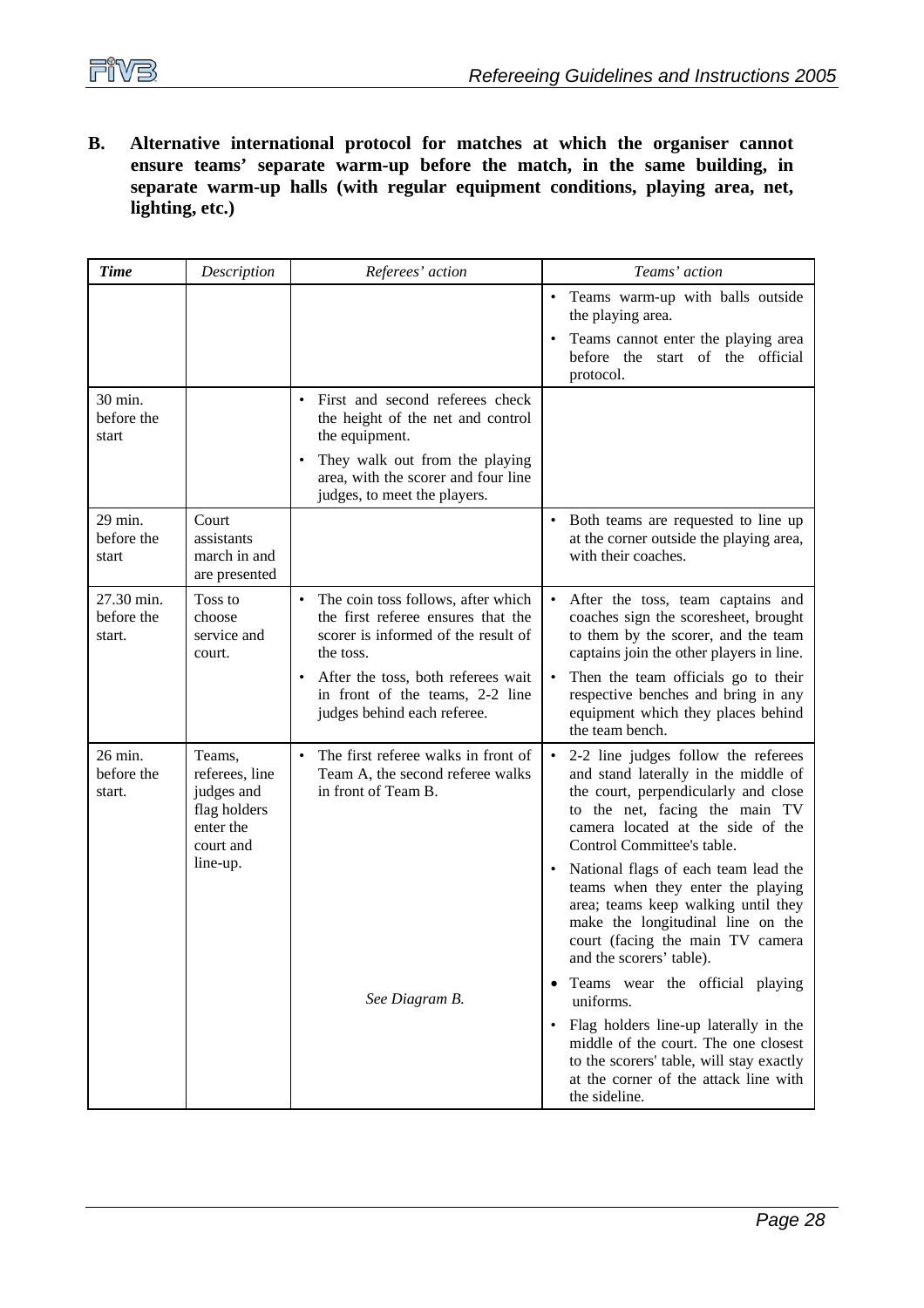

| <b>Time</b>                             | Description                                         | Referees' action                                                                                                                                                                                                                                                                                                                                                                                                                                                                                                                  | Teams' action                                                                                                                                                                                                          |
|-----------------------------------------|-----------------------------------------------------|-----------------------------------------------------------------------------------------------------------------------------------------------------------------------------------------------------------------------------------------------------------------------------------------------------------------------------------------------------------------------------------------------------------------------------------------------------------------------------------------------------------------------------------|------------------------------------------------------------------------------------------------------------------------------------------------------------------------------------------------------------------------|
|                                         | National<br>anthems are<br>played (45<br>sec. each) |                                                                                                                                                                                                                                                                                                                                                                                                                                                                                                                                   | During<br>the<br>respective<br>national<br>anthem, flag holders raise the flag in<br>a $45^\circ$ angle.                                                                                                               |
| $24 \text{ min}$<br>before the<br>start | Shake hands                                         | The first referee immediately<br>blows the whistle at the end of the<br>anthems.<br>After the handshake, the referees<br>$\bullet$<br>and the line judges go to the<br>scorers' table.                                                                                                                                                                                                                                                                                                                                            | Flag holders march out, carrying the<br>flags.<br>The<br>players<br>shake<br>hands<br>$\bullet$<br>immediately after the first referee<br>blows the whistle.<br>After the handshake, the teams go to<br>their benches. |
| 23.30 before<br>the start               | Warm-up                                             |                                                                                                                                                                                                                                                                                                                                                                                                                                                                                                                                   | Teams warm-up on court with balls<br>but not at the net.                                                                                                                                                               |
| 13.00 min.<br>before the<br>start       | Line up<br>sheet for the<br>first set               | The second referee must ensure<br>that the coach of each team<br>submits at least two copies of the<br>line-up sheet for the first set. On<br>the line-up sheet, he/she must<br>check if the Libero is marked or<br>not.<br>The second referee gives a copy<br>of the line-up sheet immediately<br>to the Game Jury President and<br>the original to the scorer.<br>The Game Jury President is the<br>$\bullet$<br>only one entitled to transmit the<br>line-up sheets to the host TV<br>broadcaster and to<br>the VIS<br>runner. |                                                                                                                                                                                                                        |
| 12.30 min.<br>before the<br>start       | Official<br>warm-up at<br>the net                   | The first referee whistles to<br>$\bullet$<br>announce the start of the official<br>warm-up at the net of both teams<br>(10 minutes).<br>During the official warm-up,<br>referees check the game balls,<br>substitution paddles and all the<br>necessary equipment for the game<br>(scoresheet, buzzer, uniforms,<br>including<br>etc),<br>the<br>reserve<br>equipment.<br>Referees give any necessary<br>$\bullet$<br>instruction to scorers, line judges,<br>and court assistants.                                              | The teams start to warm-up at the net<br>$(10 \text{ minutes})$ .<br>Teams wear the official playing<br>$\bullet$<br>uniform for the warm-up.                                                                          |
| 2.30 min.<br>before the<br>start        | End of the<br>official<br>warm-up                   | The first referee whistles to<br>$\bullet$<br>announce the end of the official<br>warm-up and both referees ask<br>the Game Jury President for<br>permission to start the match.                                                                                                                                                                                                                                                                                                                                                  | • Players return to the benches at the<br>end of the warm-up.<br>Team officials, 6 starting players and<br>the Libero player sit on the bench<br>while the other players stay in the<br>warm-up area.                  |
| 2 min before<br>the start               | First fanfare                                       |                                                                                                                                                                                                                                                                                                                                                                                                                                                                                                                                   |                                                                                                                                                                                                                        |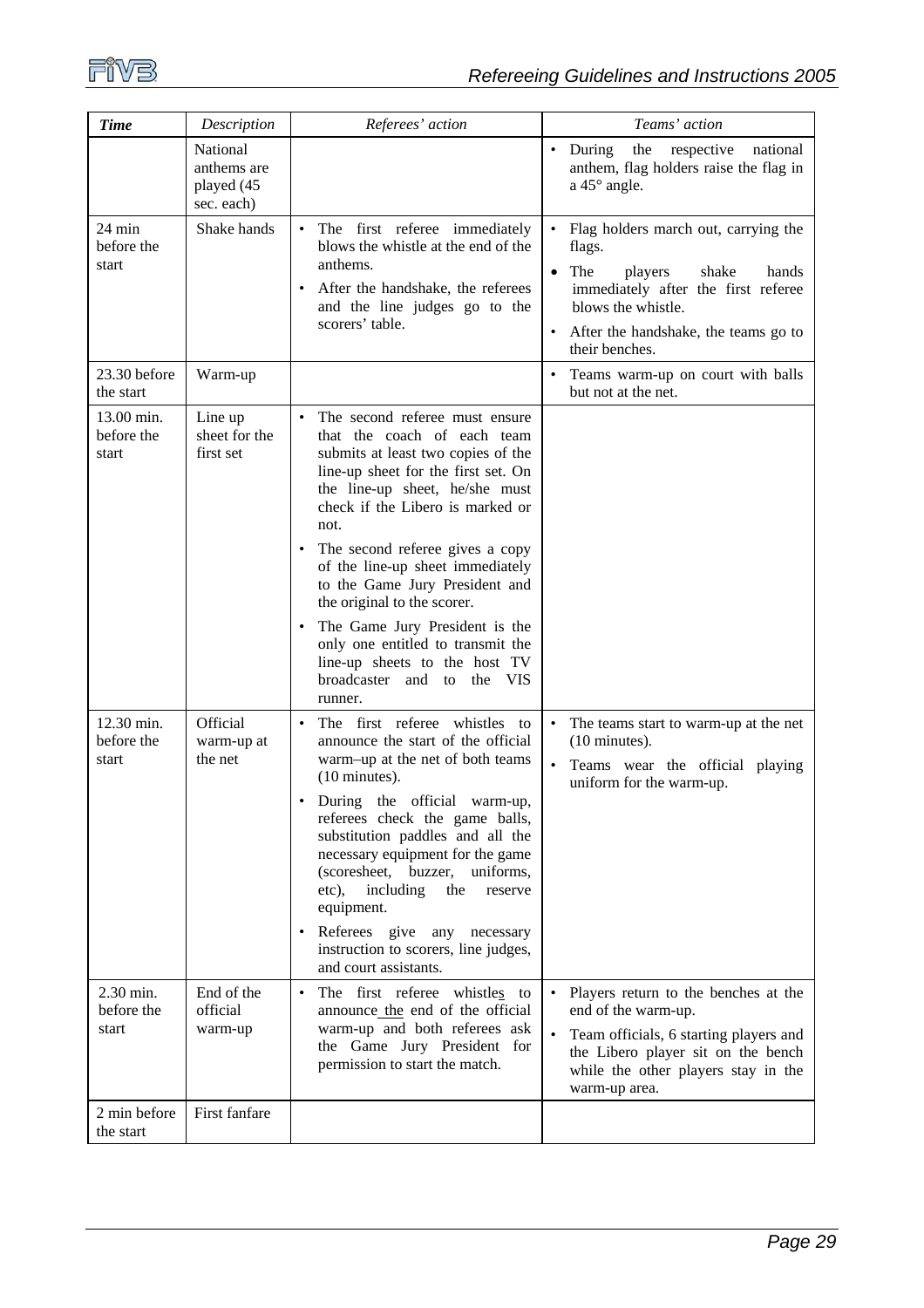

| <b>Time</b>                                                                      | Description                                                                | Referees' action                                                                                                                                                                                                                                                                                                                                    | Teams' action                                                                                                                                                                                                                                                                                     |
|----------------------------------------------------------------------------------|----------------------------------------------------------------------------|-----------------------------------------------------------------------------------------------------------------------------------------------------------------------------------------------------------------------------------------------------------------------------------------------------------------------------------------------------|---------------------------------------------------------------------------------------------------------------------------------------------------------------------------------------------------------------------------------------------------------------------------------------------------|
|                                                                                  | Presentation of<br>the referees                                            | Both referees accompany the<br>$\bullet$<br>fanfare to the middle of the court,<br>close to the net, facing the<br>scorers' table and are introduced<br>by the announcer.<br>After being introduced,<br>they<br>shake hands, the first referee goes<br>to the referee's stand and the<br>second referee goes to the front of<br>the scorers' table. |                                                                                                                                                                                                                                                                                                   |
|                                                                                  | Second fanfare                                                             |                                                                                                                                                                                                                                                                                                                                                     |                                                                                                                                                                                                                                                                                                   |
|                                                                                  | Presentation of<br>the starting<br>players, the<br>Libero and the<br>coach |                                                                                                                                                                                                                                                                                                                                                     | At the announcement of their name,<br>each starting player and the Libero of<br>team A enter the court waving hands.<br>Presentation of the coach of team A.<br>$\bullet$<br>Presentation of team B likewise.<br>The reserve players will be presented<br>as they enter the match as substitutes. |
| Just after the<br>presentation<br>of the<br>starting<br>players and<br>the coach |                                                                            | The second referee distributes<br>two match balls to ball retrievers<br>2 and 5 and checks the players'<br>standing position, comparing<br>them to those on their respective<br>line-up sheet. He/she gives a<br>match ball to the server. He/she<br>asks the scorer if he/she has also<br>finished checking and is ready to<br>start.              |                                                                                                                                                                                                                                                                                                   |
| 0.0 minutes<br>to start.                                                         |                                                                            | At the start of the match, the first<br>blows<br>whistle<br>referee<br>the<br>authorising the first service.                                                                                                                                                                                                                                        |                                                                                                                                                                                                                                                                                                   |

NOTE: All matches will begin according to the schedule published. However, if the preceding match takes longer than scheduled, the official protocol will begin only after the court has been cleared and the administration of the previous match has been completed. The referees will communicate the starting time to both team coaches, after consulting the Game Jury President and the Referee Delegate.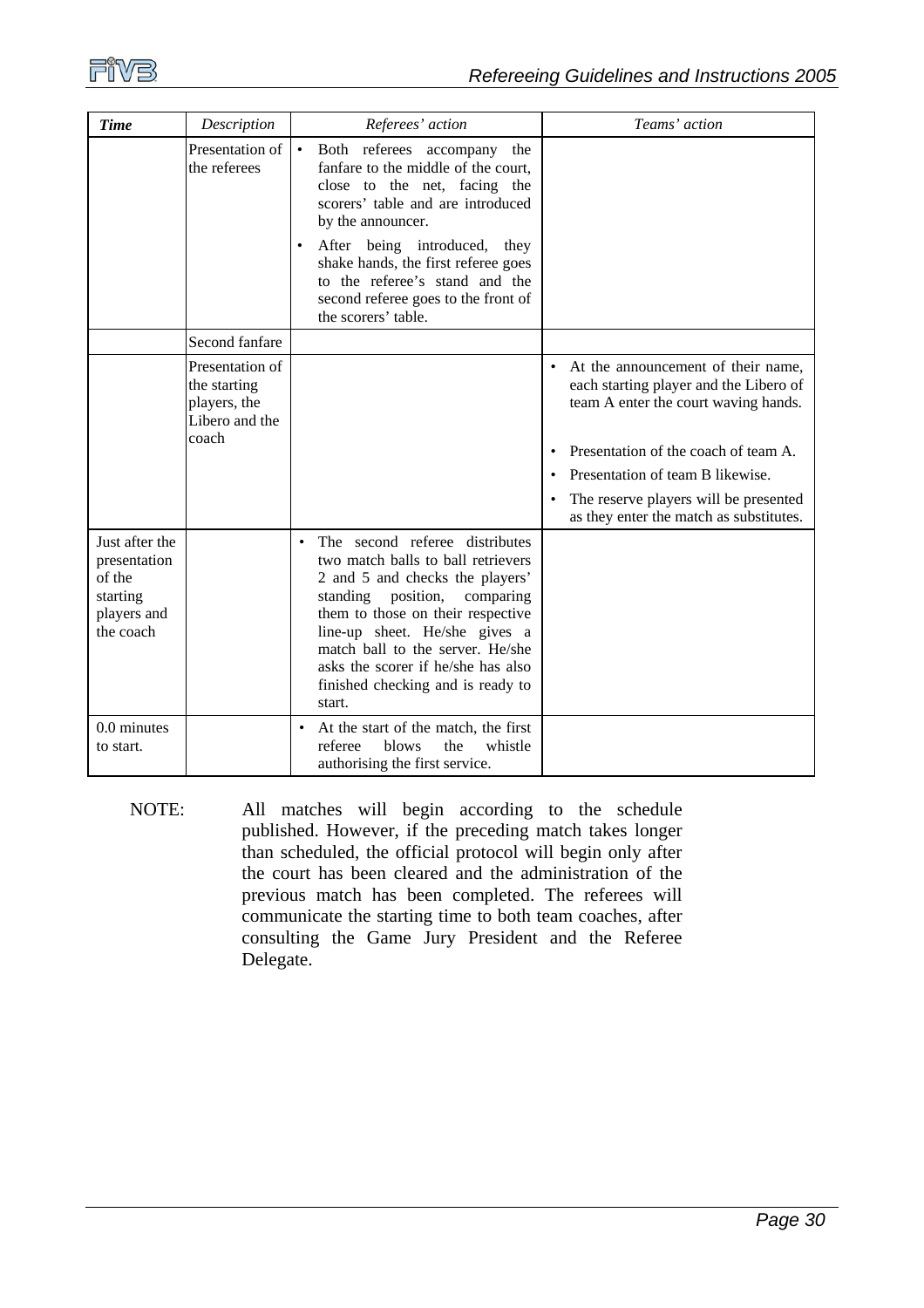

#### **Announcer's Script for match Protocol**

| <b>Time</b><br>$*IPA$ | <b>Time</b><br>$*IPB$ | <b>Description</b>                                                                                                                                                                                                                                                                                                                                                                                                                                         |
|-----------------------|-----------------------|------------------------------------------------------------------------------------------------------------------------------------------------------------------------------------------------------------------------------------------------------------------------------------------------------------------------------------------------------------------------------------------------------------------------------------------------------------|
| 14'                   | 29'                   | (Court Assistant Marching In)<br>Ladies and Gentlemen, please welcome the court assistants for this match                                                                                                                                                                                                                                                                                                                                                  |
| 11'                   | 26'                   | (Team marching in)<br>Immediately when the teams are lined-up:<br>Good Morning/Afternoon/Evening, Ladies and Gentlemen, welcome to the<br>(Name of the Competition)<br>Match No. <b>Match No.</b> between <b>Match No. html and</b> <u><b>Match No. html between and <i>m</i> and <i>m m</i> and <i>m m m m m m m m m m m m m m m m m</i></b></u><br><b>Please rise for the national anthem of</b> $(Team A)$ . And now the national anthem of<br>(Team B) |
| 8'30''                | 12'30''               | Now, we will have the official warm up at the net                                                                                                                                                                                                                                                                                                                                                                                                          |
| $2^{\circ}$           | 2 <sup>2</sup>        | (First FANFARE)<br><b>Presentation of the International Referees.</b><br>The First Referee is Mr./Ms.<br>$From \_$<br>The Second Referee is Mr./Ms.<br>From the contract of the state of the state of the state of the state of the state of the state of the state of the state of the state of the state of the state of the state of the state of the state of the state of the st                                                                      |

 **(Second FANFARE)**;

#### **Presentation of the starting players (Present team A first and then team B)**

#### *Check information with Scorer*

| Team                    | Team:                   |
|-------------------------|-------------------------|
| No $\Box$               | No $\Box$               |
| $\rm{No}$ $\Box$        | $\overline{N}_0$ $\Box$ |
| No $\Box$               | $\rm{No}$ $\Box$        |
| No $\Box$               | No $\Box$               |
| $\mathrm{No} \ \sqcup$  | $\rm{No}$ $\Box$        |
| $\rm{No}$ $\Box$        | $\rm{No}$ $\Box$        |
| No $\Box$               | $\rm{No}$ $\Box$        |
| $\rm{No}$ $\Box$        | $\rm{No}$ $\Box$        |
| No $\Box$               | $\rm{No}$ $\Box$        |
| No $\Box$               | $\rm{No}$ $\Box$        |
| $\overline{N_0}$ $\Box$ | $\rm{No}$ $\Box$        |
|                         |                         |
|                         |                         |

| TTO<br><b>TO</b><br>Sub. | The First/Second Technical Time-Out<br><b>Technical Time-Out</b> | <b>End of the First/Second</b> |
|--------------------------|------------------------------------------------------------------|--------------------------------|
|                          | Time-Out by<br>Substitution by (Team), Number out, Number Name   | (Team)<br>1n                   |
|                          |                                                                  |                                |

**\* IP (International Protocol – Alternative A or B)**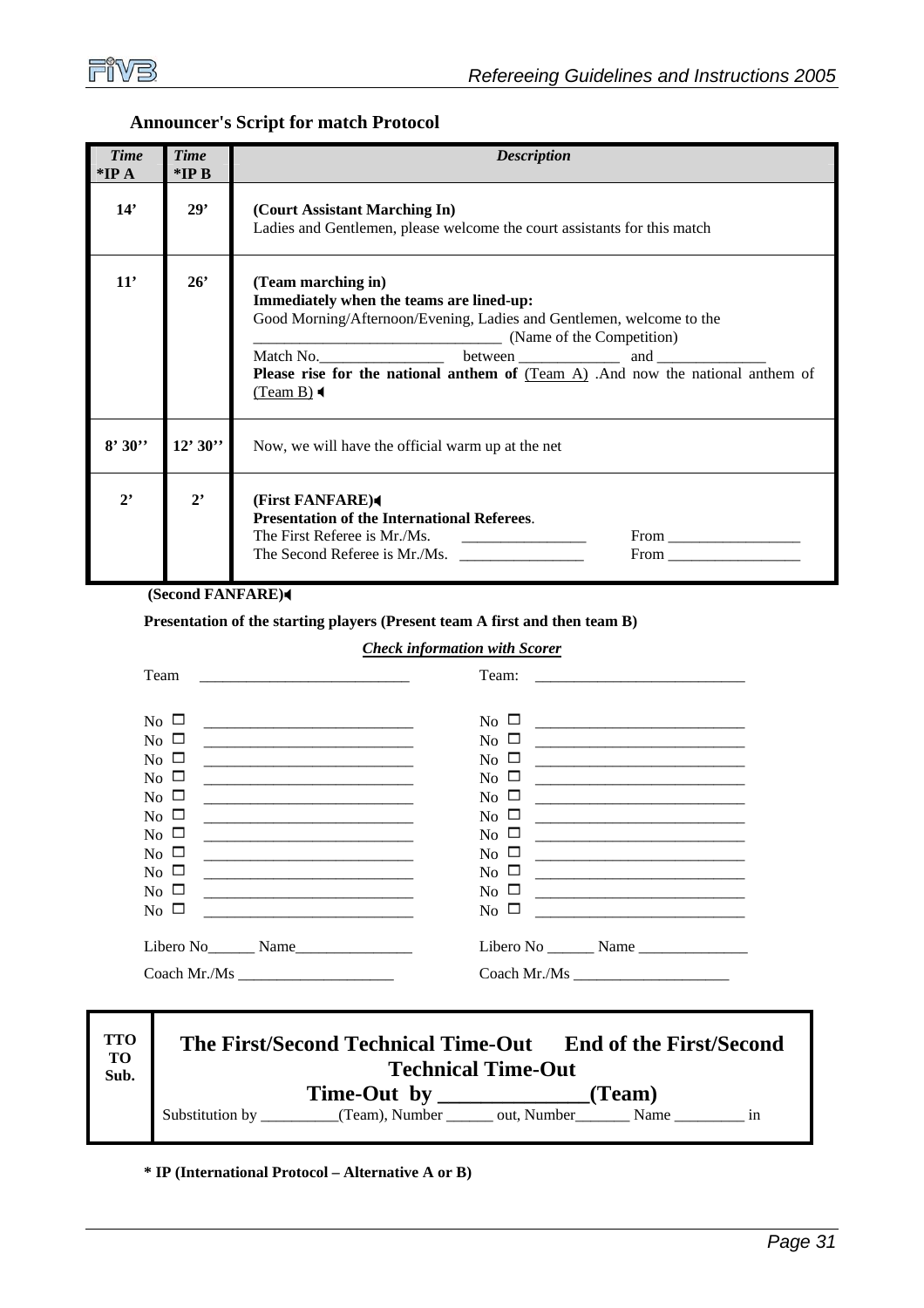

#### **DURING THE MATCH** (for both protocols described under A and B above)

#### *REPLAY*

During World, FIVB and Official competitions, the host broadcaster can ask for a 'replay delay', if the necessary installations are made and agreed by the Organising Committee and the FIVB Control Committee. The necessary installation is an electrical lamp fixed on the post in front of the first referee, linked to the host broadcaster representative who gives a signal by illuminating the lamp for a slight delay of time for an instant replay of a previous action.

The process cannot be used more than 8 times per set and cannot delay the match between rallies by more than 7 seconds each time.

#### *INTERVALS (Rule 18.1)*

The Rule says: 'The interval between the second and the third sets can be extended up to 10 minutes by the competent body at the request of the organiser.'

For this 10 minutes period, the teams and the referees must leave the control area after the second set and go to their dressing rooms. They must come back to the playing area three minutes before the third set starts.

#### **For normal (3 minute) intervals between sets 1 to 4**:

| TEAMS:           | At the end of each set, the six players of each team line up<br>on the end line of their respective courts. At the direction<br>of the first referee the teams change courts; as the players<br>pass the net poles they go directly to their team bench. |
|------------------|----------------------------------------------------------------------------------------------------------------------------------------------------------------------------------------------------------------------------------------------------------|
| <b>SCORER:</b>   | At the moment the referee blows the whistle ending the<br>last rally of the set, the scorer must start the timer for<br>timing of the set interval.                                                                                                      |
|                  | $2'30$ – The second referee blows the whistle or the scorer<br>sounds the buzzer.                                                                                                                                                                        |
| TEAMS:           | At the direction of the second referee, the six players<br>registered on the line-up sheet go directly onto the playing<br>court.                                                                                                                        |
| <b>REFEREES:</b> | The second referee will then check the players' standing<br>positions, comparing them to those on their respective<br>line-up sheet.                                                                                                                     |
|                  | The ball retriever will then give the ball to the server. For<br>the starting of the deciding set, the ball will be given to the<br>server by the second referee.                                                                                        |
|                  | $3'00$ – The first referee whistles, authorising the service.                                                                                                                                                                                            |
|                  | Interval before the deciding set:                                                                                                                                                                                                                        |

TEAMS: At the end of the set before the deciding set, the six players of each team line-up on the end line of their respective courts. At the direction of the first referee, the teams go directly to their team bench.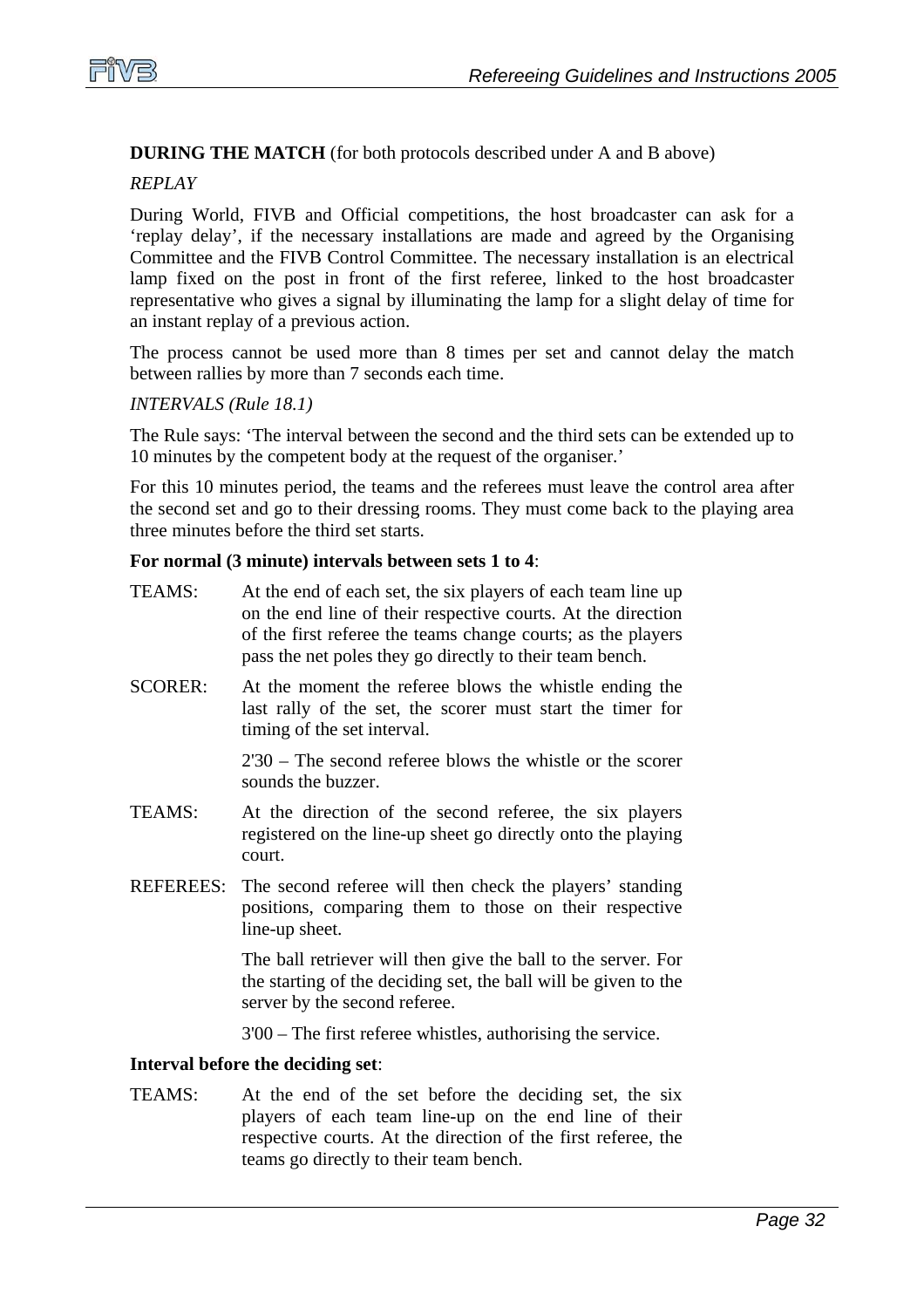

CAPTAINS: Report to the scorer's table for the *toss*.

REFEREES: Report to the scorer's table to conduct the *toss*.

2'30 – The second referee blows the whistle or the scorer sounds the buzzer.

- TEAMS: At the direction of the second referee, the six players registered on the line-up sheet go directly into the playing court.
- REFEREES: The second referee will then check the players' standing positions, comparing them to those on their respective line-up sheet. The second referee will then give the ball to the server.

3'00 - The first referee whistles authorising the first service of the set.

#### When the leading team reaches the  $8<sup>th</sup>$  point:

- TEAMS: At the end of the rally, the six players of each team go to their respective end line. At the first referee's signal they change courts without delay, going straight to the playing court.
- REFEREES: The second referee checks that the teams are in their correct rotation order (which player is in position I of each team) and that the scorer is ready for the second part of the set and then signals to the first referee that everything is ready for the continuation of the game.

During Time-Outs, Technical Time-Outs and intervals, the second referee calls the players to move close to the bench and leave space for the floor to be mopped by the six moppers.

#### **AT THE END OF THE MATCH**

- TEAMS: The six players of each team go to their respective end line. At the first referee's signal, they greet one another near the net, leave the playing court and walk to their respective players' bench.
- REFEREES: Both referees position themselves on the side line corresponding to the first referee and, after the greetings, report to the scorer's table for administrative purposes.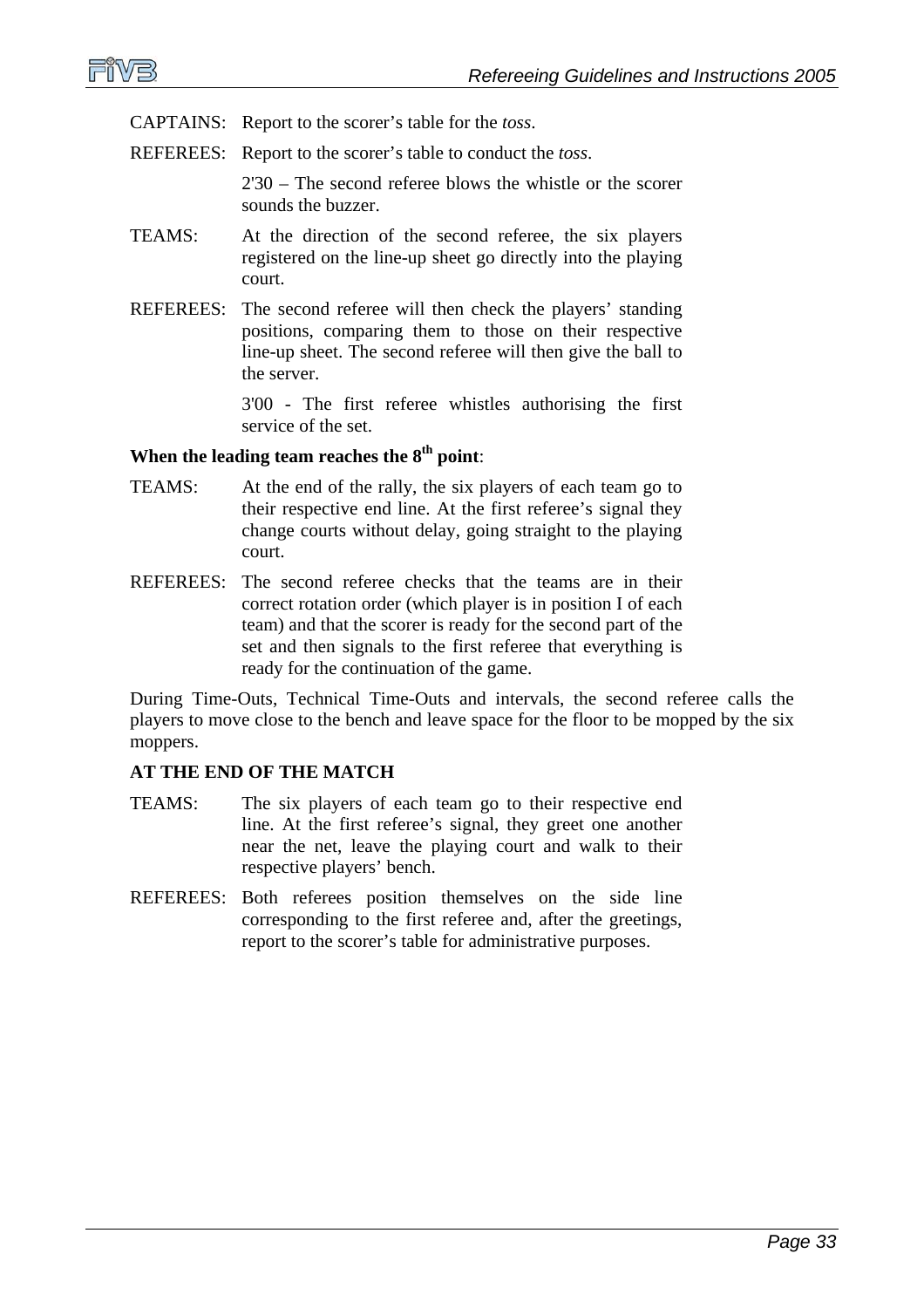

#### **WORKING PROGRAMME**

- Arrival before tournament The referees must reach the host city of the competition no later than 72 hours (3 days) before the first match. They must of course take their official uniforms with them.
- Clinics

Theoretical and practical Refereeing Clinics will take place before the start of the competition with the attendance of referees, scorers, line judges, moppers, ball retrievers and court announcers.

• Comments on refereeing

A daily meeting with the Refereeing Sub-Committee members will take place. There, the refereeing of the previous games will be analysed and both errors and successful performances stressed, to unify the technical quality of refereeing at top level.

- Information on assignments. Assignments to the matches will be notified to the first, second and reserve referees normally:
	- 1) 12 hours in advance *or*
	- 2) 45' (forty-five minutes) prior to the start of the match.

This procedure compels all the referees to remain available with their referee uniforms inside the referees' room.

• Alcohol test

Once informed officially of the game assigned to them, the first, second and reserve referees, should be submitted to the current alcohol test carried out by the appointed doctor and in the presence of the Refereeing Sub-Committee member.

• Behaviour

The FIVB has confidence in each referee assigned for the major competitions.

The referees responsible for the management of the matches during the competition, must show exemplary conduct throughout the competition, from their arrival until their departure from the city/ies in which the competition is hosted.

They are to strictly respect the timetable of all the activities, which had been fixed by the Refereeing Sub-Committee, and maintain the image of the referees inside and outside the sports halls.

The Refereeing Sub-Committee is duly empowered to suspend from function and even disqualify, depending upon the fault, any member of the refereeing corps whose conduct is not of the standard expected from them.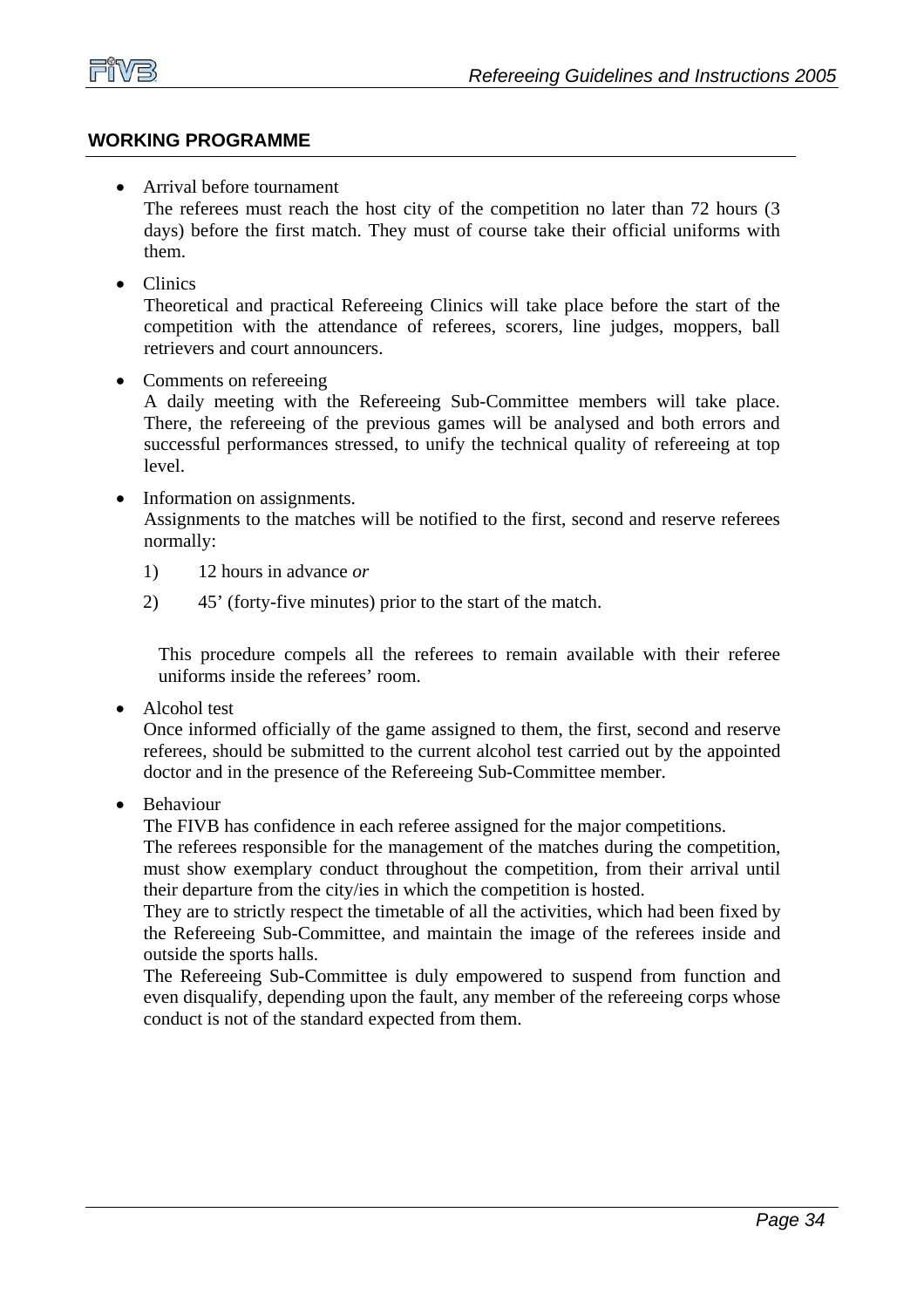

#### **PROCEDURE FOR THE JUDGES' CONFERENCE**

During international official competitions, a judges' conference can be held on the request of the Jury President.

*AIM* 

The judges' conference holds official FIVB authority to solve problems occurring during the game in order to re-establish the situation in accordance with the FIVB rules and regulations.

#### *PROCEDURE*

• Appeals to a judges' conference

A coach or a jury member can refer a case to the President of the Jury at any moment of a game, as soon as he/she notices an improper situation or a decision not in accordance with the rules or regulations.

Such cases must refer to:

- a) An improper decision by the referee who did not apply the rules or did not assume the consequences of his/her decisions
- b) An improper decision of the scorer who made a mistake on the rotational order or on the score.

#### Improper cases

A referee's decision which sanctions a playing action or misconduct cannot be considered as a proper case.

The coach who submits an improper case will be sanctioned by a penalty. In case of repetition, the coach will be disqualified.

• Agreement of the complaint

The Jury President examines the complaint and, if he/she believes the complaint may be valid, he/she convenes the judges' conference.

- **Composition** 
	- a) In the case of a complaint concerning a referee's decision, the Jury President asks the refereeing delegate and the first referee to attend the conference.
	- b) In the case of a complaint concerning a scorer's decision, the Jury President asks the refereeing delegate to attend the conference and calls the scorer to make a report. The scorer is not a member of the judges' conference.
	- c) No other person can participate in the judges' conference. However, the Jury President can collect all information as necessary.
- Interruption of the game

As soon as the complaint is accepted by the Jury President, the game is interrupted.

a) The first referee authorises the teams to leave the playing court and come to the bench, but they are not allowed to leave the playing area.

Players are allowed to use balls in the free zone.

b) *Examination of the complaint*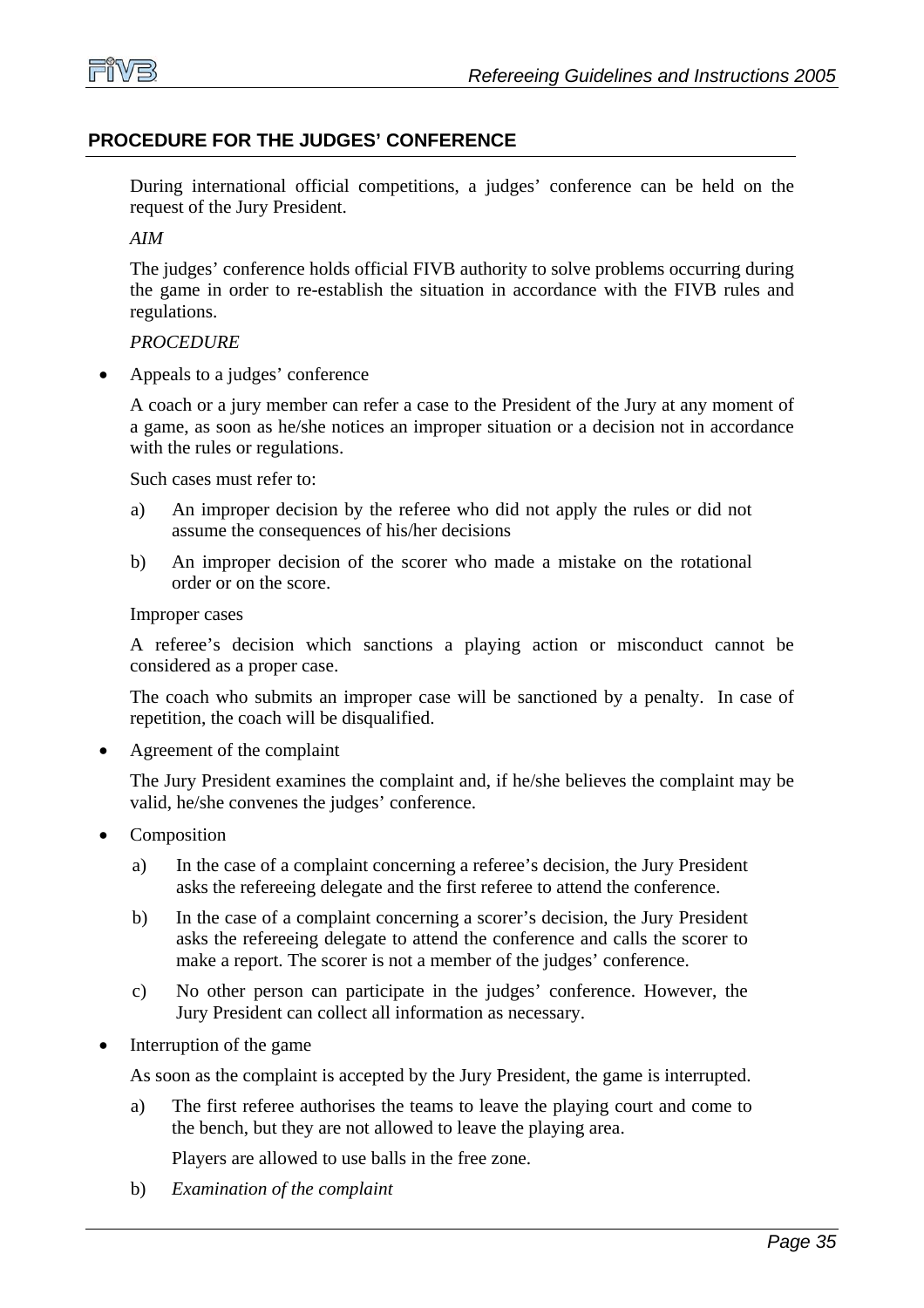

\* In the case of a complaint concerning a referee's decision, the Jury President listens to the referee who makes a report on the wellfounded reasons for the decision concerning the application of the rules.

According to the rules, the Jury President decides to:

- reject the complaint
- accept the complaint and the referee's decision is overruled.
- \* In the case of a complaint concerning a scorer's decision, the judges' conference takes the scoresheet and examines it in order to know the reason of the complaint.

 The Jury President can call the statistical Evaluation Supervisor (VIS) who will give all information needed.

 The Jury President can request all information from officials and study video tapes.

 If the complaint is founded, the scoresheet is corrected and the score is modified if necessary.

- \* If the case is not covered in the rules, the Jury President takes the decision after listening to the other members.
- To resume the game

 The decision is communicated to the referees, scorer, coaches, captains and to the announcer, who informs the spectators.

 If the complaint has been rejected, the game is resumed after having applied the referee's decision or with the same positions and same score.

 If the complaint is accepted, the decision of the referee or the scorer is overruled. The game is resumed with the new positions or new score.

FIVB 472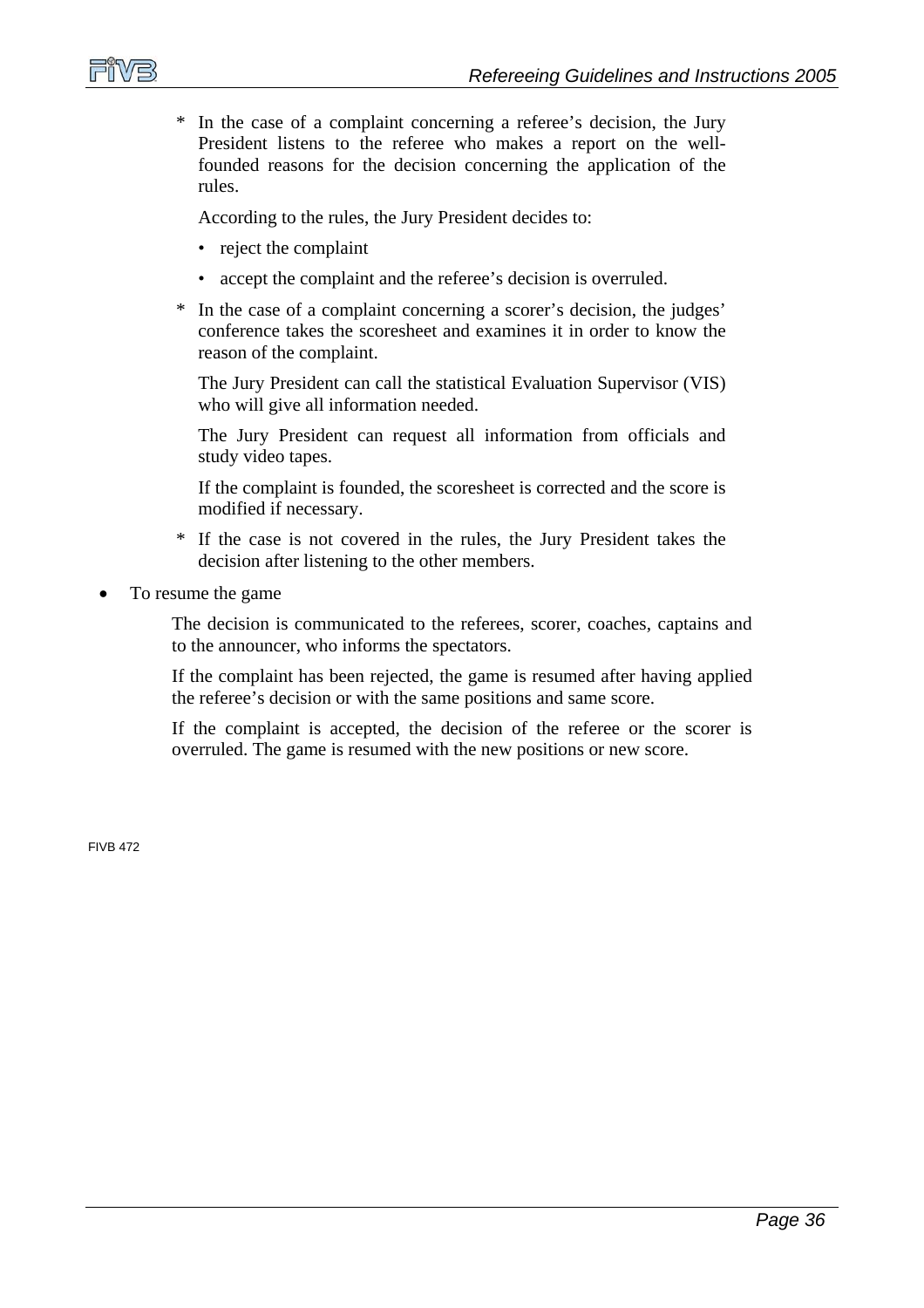

#### **Diagram A**